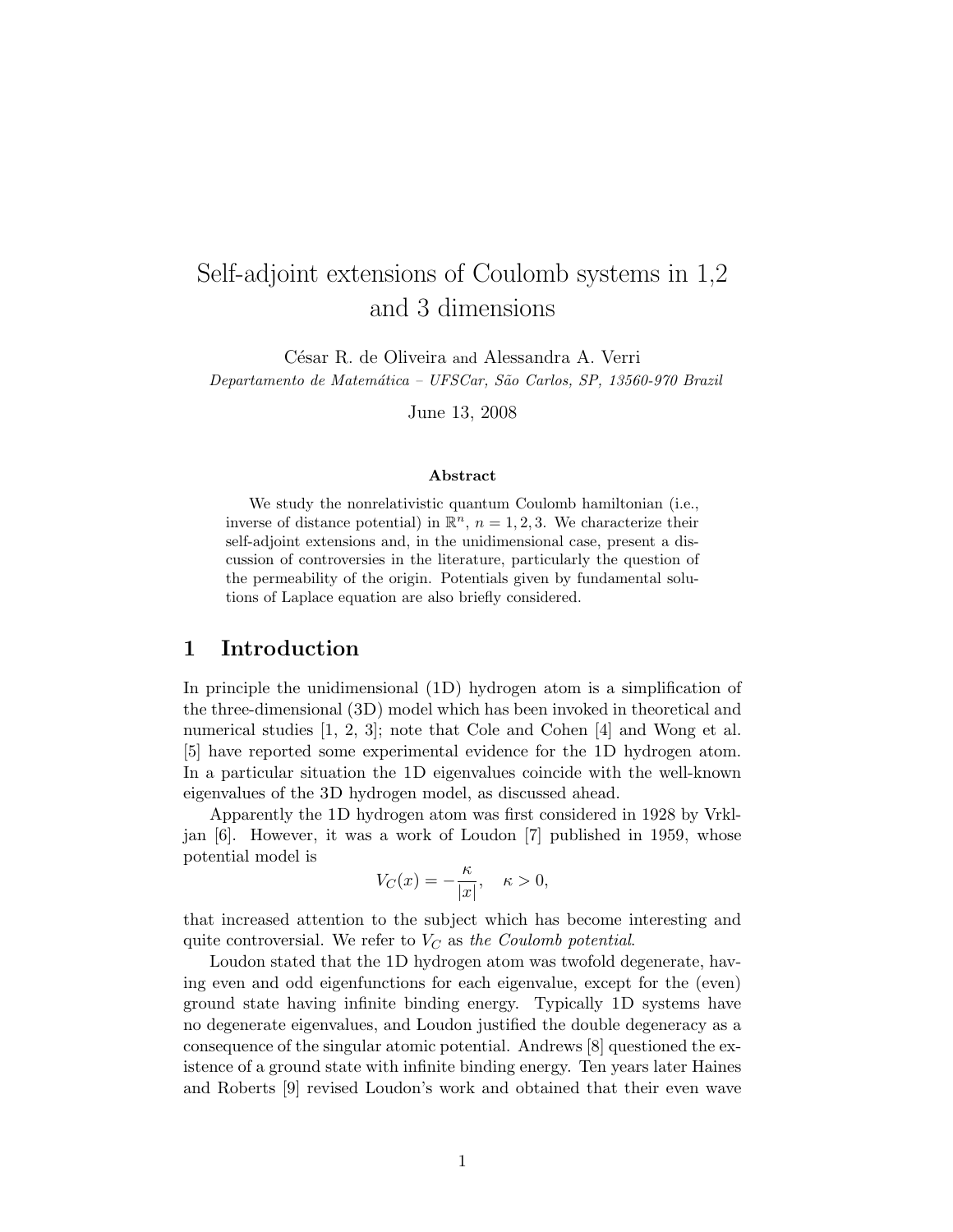functions, with continuous eigenvalues, were complementary to odd functions, but such results were criticized by Andrews [10], who did not accept the continuous eigenvalues. Gomes and Zimerman [11] argued that the even states with finite energy should be excluded. Spector and Lee [12] presented a relativistic treatment that removed the problem of infinite binding energy of the ground state. Several other works [13, 14, 15, 16, 17, 18, 19, 20, 21] (see also references therein) have discussed this apparently simple problem.

In this work we advocate that the roots of such controversies is a lack of sufficient mathematical care in some papers: in 1D the Coulomb singularity is so severe that it is not a trivial problem to assign boundary conditions at the origin. The main question is how to properly define the self-adjoint realization(s) of

$$
\dot{H} = -\frac{\hbar^2}{2m}\Delta + V_C(x), \quad \text{dom}\,\dot{H} = C_0^{\infty}(\mathbb{R}\setminus\{0\}).
$$

The domain choice is because functions  $\psi$  in  $C_0^{\infty}(\mathbb{R}\setminus\{0\})$  are kept far enough from the origin (i.e., zero does not belong to their support), and so  $H\psi$  is well defined.  $H$  is hermitian but not self-adjoint, and it turns out that it has deficiency index  $n_{+} = 2 = n_{-}$  and so an infinite family of self-adjoint extensions (see Section 4). Although such extensions appear in [18], details of how they were obtained are missing; in Section 4 we find such extensions by another approach, that is, we use a (modified) boundary form as discussed in [22]. These extensions are the candidates for the energy operator of the 1D hydrogen atom.

With these extensions at hand, we discuss the question of permeability of the origin, that is, whether in 1D the Coulomb singularity acts as barrier that allows the electron to pass through it or not. This is one of the important questions considered in the literature. It is found that the permeability depends on the self-adjoint extension and we present explicit examples of both behaviors.

In Sections 2 and 3 we present the self-adjoint extensions of  $H$  in 3 and 2 dimensions, respectively. It is well-known that in 3D the operator  $H$ , with the same action as  $\dot{H}$  but domain  $C_0^{\infty}(\mathbb{R}^3)$ , is essentially self-adjoint, that is, it has just one self-adjoint extension, whose domain is the Sobolev space  $\mathcal{H}^2(\mathbb{R}^3)$  (this is known as Kato-Rellich Theorem; see ahead). However, if the origin is removed and the initial domain  $C_0^{\infty}(\mathbb{R}^3 \setminus \{0\})$  is considered, then also in 3D there are infinitely many self-adjoint extensions. Note that in both 1D and 2D the origin must be removed in order to get well-defined initial operators  $H$ .

It is sometimes assumed that the right potential describing the coulombian interaction is given by the fundamental solutions of Laplace equation, that is,

$$
V_1(x) = \kappa |x|
$$
,  $V_2(x) = \kappa \ln |x|$ ,  $V_3(x) = -\frac{\kappa}{|x|}$ ,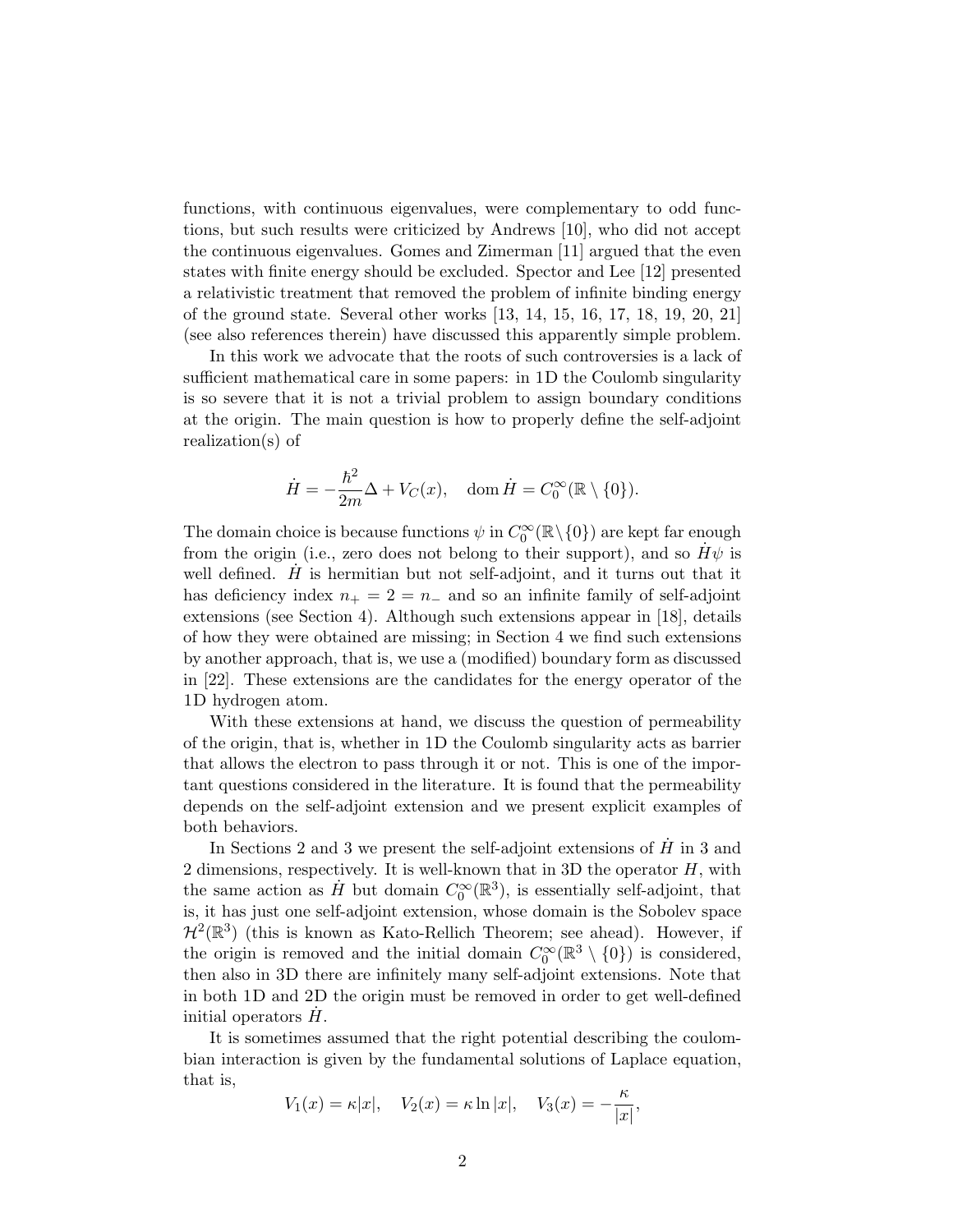in 1D, 2D and 3D, respectively. For example, in the statistical mechanics of the Coulomb gas in 2D the potential  $V_2$  is often considered, instead of  $V_3$ , and the so-called Kosterlitz-Thouless transition is obtained. So in Section 5 we consider the Schrödinger operator with such potentials and argue that they are always essentially self-adjoint (in suitable domains), independently of dimension. Finally, the conclusions are reported in Section 6.

A notational detail: the dot in  $\tilde{H}$  means that the origin has ben removed from the domain of the initial hermitian operator; e.g., in 1D dom  $\dot{H}$  is  $C_0^{\infty}(\mathbb{R}\setminus\{0\})$  and so on.

### 2 Self-adjoint extensions: 3D

The initial hermitian operator modelling the nonrelativistic quantum 3D hydrogen atom is (write  $r = |x|, \theta, \varphi$  for the spherical coordinates)

$$
H = -\frac{\hbar^2}{2m}\Delta + V_C(x), \quad \text{dom}\, H = C_0^{\infty}(\mathbb{R}^3) \subset \mathcal{L}^2(\mathbb{R}^3),
$$

which is well defined since for  $\psi \in \text{dom } H$ 

$$
||V_C\psi||^2 = \kappa^2 \int_{\mathbb{R}^3} \frac{|\psi(x)|^2}{|x|^2} dx = \kappa^2 \int_0^\infty dr \int_0^\pi d\theta \sin\theta \int_0^{2\pi} d\varphi |\psi(r,\theta,\varphi)|^2 < \infty.
$$

The Kato-Rellich Theorem [23, 24] applies to this case, since  $V_C \in$  $L^2(\mathbb{R}^3) + L^{\infty}(\mathbb{R}^3)$ , and H has just one self-adjoint extension whose domain is the Sobolev space  $\mathcal{H}^2(\mathbb{R}^3)$ . Thus, the Schrödinger operator is well established in this case, so the quantum dynamics, and this is the standard operator discussed in textbooks on quantum mechanics (usually with less mathematical details).

It is worth mentioning that in  $\mathbb{R}^n$ ,  $n \geq 4$ , Kato-Rellich Theorem implies unique self-adjointness for potentials  $V \in L^p(\mathbb{R}^n) + L^{\infty}(\mathbb{R}^n)$  with  $p > n/2$ ; so in dimensions  $n \geq 4$  the Schrödinger operators H with potential  $V_C$  and domain  $C_0^{\infty}(\mathbb{R}^n)$  are always essentially self-adjoint.

However, in 1D and 2D the condition  $||V_C \psi||^2 < \infty$  for all  $\psi \in C_0^{\infty}(\mathbb{R}^3)$ requires  $\psi(0) = 0$  for x in a neighbourhood of the origin, that is,  $\psi \in$  $C_0^{\infty}(\mathbb{R}^n \setminus \{0\}), n = 1, 2$ . The self-adjoint extensions in such cases will be discussed in other sections; for question of comparison with other dimensions, now we consider what happens if the origin is removed also in  $\mathbb{R}^3$ , that is, if the initial hermitian operator is

$$
\dot{H} = -\frac{\hbar^2}{2m}\Delta + V_C(x), \quad \text{dom}\,\dot{H} = C_0^{\infty}(\mathbb{R}^3 \setminus \{0\}).
$$

Write  $\xi = (\theta, \varphi)$  for the angular variables in the unit sphere  $S^2$  and  $d\xi = \sin \theta \, d\theta d\varphi$ . Let  $\mathcal D$  denote the set of linear combinations of products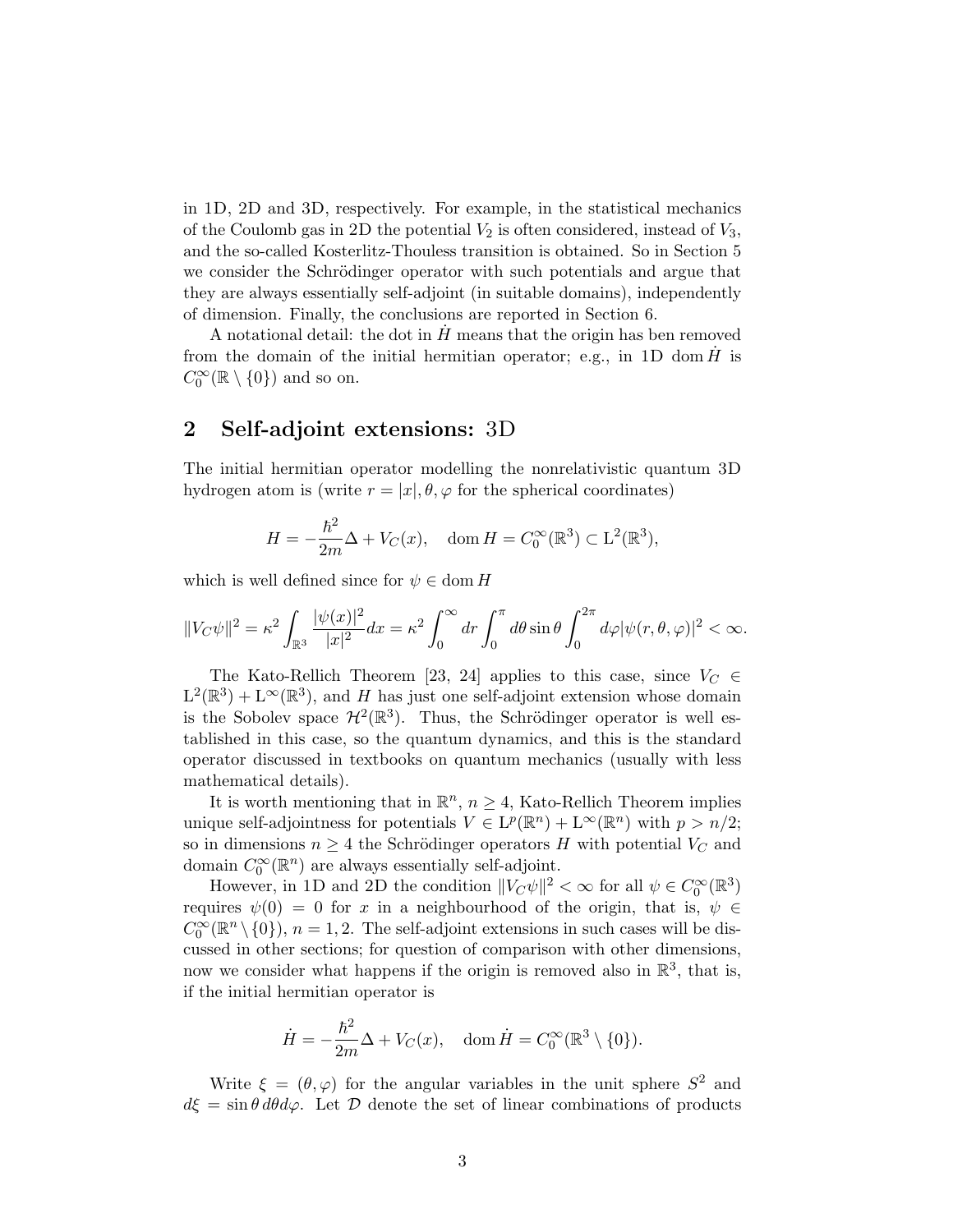$f(r)w(\xi)$  with  $f \in C_0^{\infty}(0, \infty) \subset L^2((0, \infty), r^2 dr)$  and  $w \in L^2(S^2, d\xi)$ . Due to the decomposition in spherical coordinates

$$
L^{2}(\mathbb{R}^{3}) = L^{2}((0, \infty), r^{2}dr) \otimes L^{2}(S^{2}, d\xi),
$$

 $\mathcal D$  is a dense set in  $L^2(\mathbb{R}^3)$ . For functions  $\phi(r,\xi) = f(r)w(\xi) \in \mathcal D$  the operator  $H$  takes the form

$$
\dot{H}f(r)w(\xi) = \left[ -\frac{\hbar^2}{2m} \left( \partial_r^2 + \frac{2}{r} \partial_r \right) f(r) - \frac{\kappa}{r} f(r) \right] w(\xi) + \frac{\hbar^2}{2m} \frac{f(r)}{r^2} \mathcal{B}w(\xi),
$$

where  $\beta$  is the Laplace-Beltrami operator [25]

$$
(\mathcal{B}w)(\xi) = -\frac{1}{\sin\theta} \left[ \partial_{\theta} \left( \sin\theta \partial_{\theta} w \right) + \frac{1}{\sin\theta} \partial_{\varphi}^{2} w \right]
$$

acting in  $L(S^2, d\xi)$ . B with domain  $C_0^{\infty}(S^2)$  is essentially self-adjoint and its eigenfunctions are the spherical harmonics  $Y_{l,m}(\xi)$ , which constitute an orthonormal basis of  $L(S^2, d\xi)$ ; recall that

$$
(\mathcal{B}Y_{l,m})(\xi) = l(l+1)Y_{l,m}(\xi), \quad l \in \mathbb{N}, \ -l \le m \le l.
$$

Denote by  $\mathcal{J}_l$  the subspace spanned by  $\{Y_{l,m} : -l \leq m \leq l\}$ , that is, the subspace corresponding to the eigenvalue  $l(l+1)$  and  $L_l := L^2((0,\infty), r^2dr)$  $\mathcal{J}_l$ ; thus

$$
L^{2}(\mathbb{R}^{3}) = L^{2}((0, \infty), r^{2}dr) \otimes L^{2}(S^{2}, d\xi) = \bigoplus_{l=0}^{\infty} L_{l}.
$$

If  $I_l$  is the identity operator on  $\mathcal{J}_l$ , the restriction of  $\dot{H}$  to  $\mathcal{D}_l = \mathcal{D} \cap L_l$  is given by  $\dot{H}\Big|_{\mathcal{D}_l} = \dot{H}_l \otimes I_l$ , with

$$
\dot{H}_{l} = -\frac{\hbar^{2}}{2m} \left( \frac{d^{2}}{dr^{2}} + \frac{2}{r} \frac{d}{dr} - \frac{l(l+1)}{r^{2}} \right) - \frac{\kappa}{r},
$$

and our task is reduced to finding the self-adjoint extensions of  $H<sub>l</sub>$  with domain  $C_0^{\infty}(0,\infty)$ . It is convenient to introduce the unitary transformation  $U: L^2((0,\infty), r^2 dr) \to L^2(0,\infty), (U\phi)(r) = r\phi(r)$ , which maps  $C_0^{\infty}(0,\infty)$ to itself and

$$
h_l := U \dot{H}_l U^{-1} = -\frac{\hbar^2}{2m} \left( \frac{d^2}{dr^2} - \frac{l(l+1)}{r^2} \right) - \frac{\kappa}{r},
$$

with domain dom  $H_l = C_0^{\infty}(0, \infty)$ . Standard arguments gives that the adjoint  $h_l^*$  has the same action as  $h_l$  but with domain

$$
\operatorname{dom} h_l^* = \left\{ \phi \in \mathcal{L}^2(0, \infty) : \phi, \phi' \in \operatorname{AC}(0, \infty), h_l^* \phi \in \mathcal{L}^2(0, \infty) \right\}.
$$

If  $\Omega$  is an open subset of  $\mathbb{R}$ , AC( $\Omega$ ) indicates the set of absolutely continuous functions in every bounded and closed subinterval of  $\Omega$ .

By adapting the analysis of the free hamiltonian in  $\mathbb{R}^3$  with the origin removed, which was performed in [26], one proves the following result: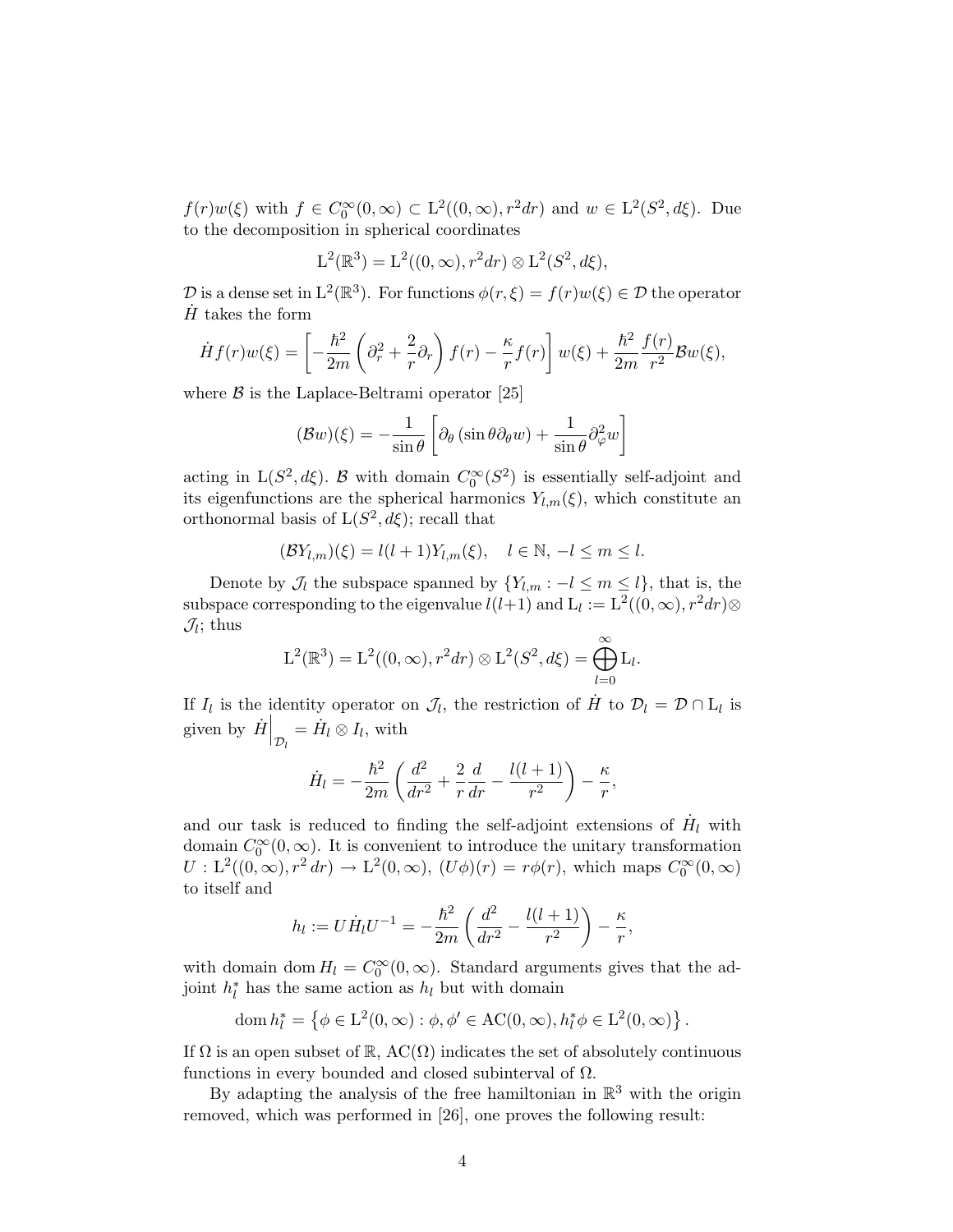**Theorem 1.**  $h_0$  has deficiency indices equal to 1, while  $h_l$ ,  $l \neq 0$ , is essentially self-adjoint.

Hence, for  $l \neq 0$  the unique self-adjoint extension of  $h_l$  is  $h_l^*$ , while  $h_0$ has infinitely many self-adjoint extensions. In order to find such extensions in case  $l = 0$ , we will make use of the following lemma [27, 28, 29], whose proof we adapt and reproduce.

**Lemma 1.** If  $\phi \in \text{dom } h_0^*$ , then the lateral limits  $\phi(0^+) := \lim_{r \to 0^+} \phi(r)$ and  $\sqrt{2}$  $\overline{a}$ 

$$
\tilde{\phi}(0^+):=\lim_{r\to 0^+}\left(\phi'(r)+\frac{2m\kappa}{\hbar^2}\phi(r)\ln(\kappa r)\right)
$$

exist (and are finite).

*Proof.* For  $\phi \in \text{dom } h_0^*$  one has

$$
-h_0^*\phi = \frac{\hbar^2}{2m}\frac{d^2\phi}{dr^2} + \frac{\kappa}{r}\phi := u \in \mathcal{L}^2(0,\infty),
$$

and one can write  $\phi = \phi_1 + \phi_2$  with  $\frac{\hbar^2}{2m}\phi_1'' = u$ ,  $\phi_1(0^+) = 0$  and  $\frac{\hbar^2}{2m}\phi_2'' + \kappa/r\phi =$ 0. Since  $\phi_j \in \mathcal{H}^2(\varepsilon,\infty)$ ,  $j=1,2$ , for all  $\varepsilon > 0$ , and  $u \in L^2$ , it follows that these functions are of class  $C^1(0,\infty)$ .

Consider an interval  $[r, c]$ ,  $0 < r < c < \infty$ . Since

$$
\phi'_1(r) - \phi'_1(c) = \frac{2m}{\hbar^2} \int_r^c u(s) \, ds,
$$

 $\phi_1'(r)$  has a lateral limit

$$
\phi_1'(0^+) = \phi'(c) + \frac{2m}{\hbar^2} \int_0^c u(s) \, ds.
$$

On integrating successively twice over the interval  $[r, c]$  one gets

$$
\phi_2'(c) - \phi_2'(r) = -\frac{2m\kappa}{\hbar^2} \int_r^c \frac{\phi(s)}{s} ds,
$$

and then

$$
\phi_2(r) = \phi_2(c) - (c - r)\phi'_2(c) - \frac{2m\kappa}{\hbar^2} \int_r^c dv \int_v^c ds \frac{\phi(s)}{s}
$$

$$
= \phi_2(c) - (c - r)\phi'_2(c) - \frac{2m\kappa}{\hbar^2} \int_r^c ds \phi(s) \frac{s - r}{s},
$$

and since  $0 \leq (s - r)/s < 1$ , by dominate convergence the last integral converges to  $\int_0^1 \phi(s)$  as  $r \to 0^+$ . Therefore  $\phi_2(0^+)$  exists and

$$
\phi_2(0^+) = \phi_2(c) - c\phi'_2(c) - \frac{2m\kappa}{\hbar^2} \int_0^c \phi(s) \, ds.
$$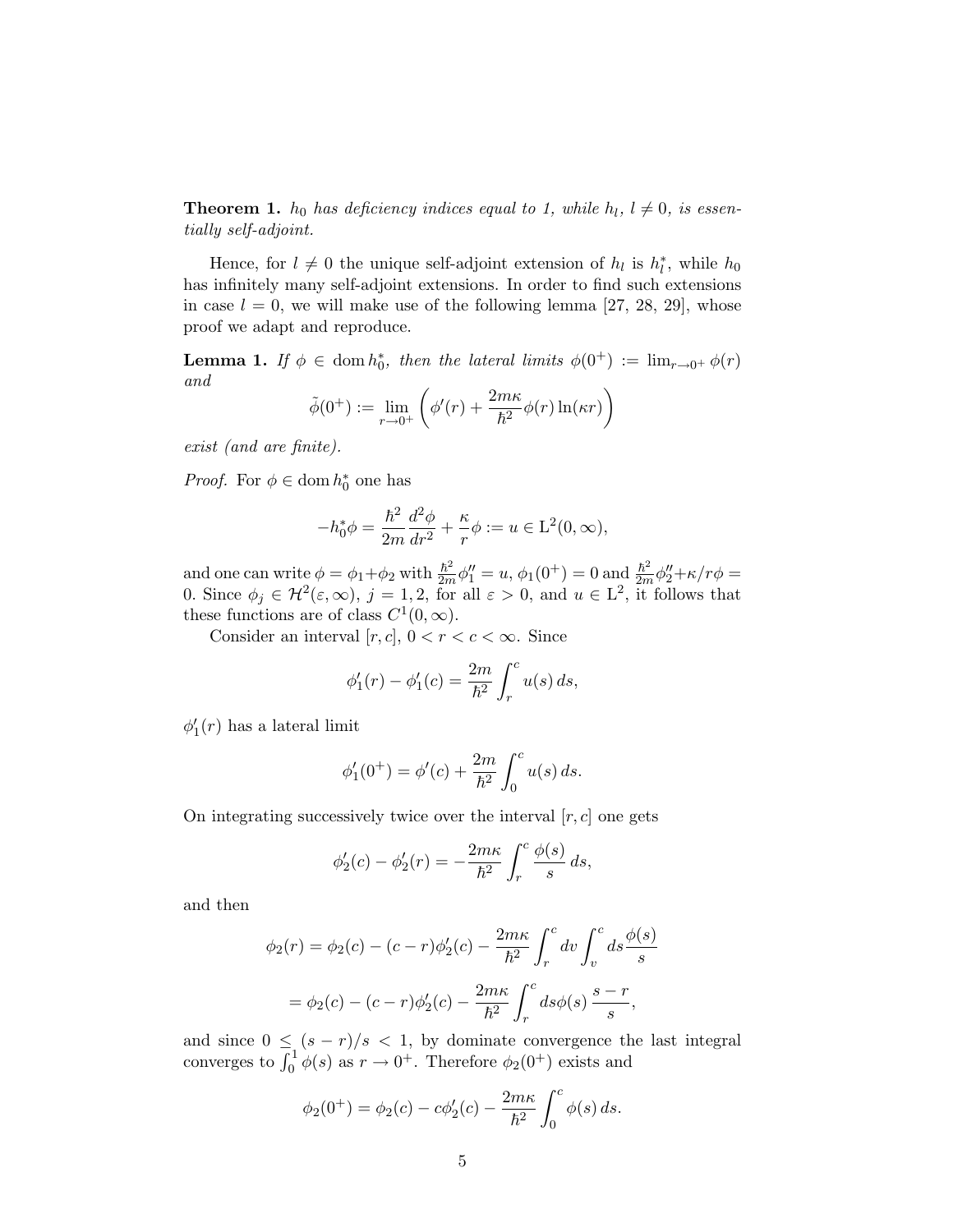Now,

$$
|\phi_2(r) - \phi_2(0^+)| \le r|\phi'_2(c)| + \frac{2m\kappa}{\hbar^2} \int_0^r |\phi(s)| ds + \frac{2m\kappa}{\hbar^2} r \int_r^c ds \frac{|\phi(s)|}{s}.
$$

Taking into account that  $\phi$  is bounded, say  $|\phi(r)| \leq C$ ,  $\forall r$ , Cauchy-Schwarz in  $L^2$  implies

$$
\int_0^r |\phi(s)|ds = \int_0^r 1 |\phi(s)|ds \le C\sqrt{r},
$$

and so, for r small enough and fixing  $c = 1$ ,

$$
\int_{r}^{c} ds \frac{\phi(s)}{s} \leq C (c |\ln c| + r |\ln r|) \leq \tilde{C}\sqrt{r},
$$

for some constant  $\tilde{C}$ . Such inequalities imply  $\phi(r) = \phi(0^+) + O(\sqrt{r})$ , and on substituting this into

$$
\phi'(r) = \phi'(1) + \frac{2m\kappa}{\hbar^2} \int_r^1 \frac{\phi(s)}{s} ds
$$

(recall that  $\phi'_1(0^+)$  is finite) it is found that there is b so that, as  $r \to 0^+,$ 

$$
\phi'(r) = \phi'(1) - \frac{2m\kappa}{\hbar^2} \phi(0^+) \ln(\kappa r) + b + o(1);
$$

thus, the derivative  $\phi'$  has a a logarithmic divergence as  $r \to 0$  and the statement in the lemma also follows. statement in the lemma also follows.

For  $\phi, \psi \in \text{dom } h_0^*$  integration by parts gives

$$
\langle h_0^*\psi, \phi \rangle - \langle \psi, h_0^*\phi \rangle = \Gamma(\psi, \phi),
$$

where

$$
\Gamma(\psi,\phi) := -\frac{\hbar^2}{2m} \lim_{r \to 0^+} \left( \psi(r) \overline{\phi'(r)} - \psi'(r) \overline{\phi(r)} \right)
$$

is called a *boundary form* for  $h_0$  [22]. Note that although  $\Gamma(\psi, \phi)$  is finite, the lateral limit  $\phi'(0^+)$  can diverge; however, by Lemma 1 it is readily verified that

$$
\Gamma(\psi,\phi) = -\frac{\hbar^2}{2m} \left( \psi(0^+) \overline{\tilde{\phi}(0^+)} - \tilde{\psi}(0^+) \overline{\phi(0)} \right)
$$

and now all lateral limits are finite. The self-adjoint extensions of  $h_0$  are restrictions of  $h_0^*$  to suitable subspaces D so that dom  $h_0 \subset D \subset \text{dom } h_0^*$  and  $\Gamma|_D = 0$ , that is,  $\Gamma(\psi, \phi) = 0$  for all  $\phi, \psi \in D$ .

We introduce the unidimensional vector spaces  $X = {\rho_1(\psi) := \psi(0^+)} +$  $i\tilde{\psi}(0^+) : \psi \in \text{dom } h_0^* \}$  and  $Y = \{ \rho_2(\psi) := \psi(0^+) - i\tilde{\psi}(0^+) : \psi \in \text{dom } h_0^* \}$ and note that

$$
\frac{4mi}{\hbar^2}\Gamma(\psi,\phi)=\langle\rho_1(\psi),\rho_1(\phi)\rangle_X-\langle\rho_2(\psi),\rho_2(\phi)\rangle_Y,
$$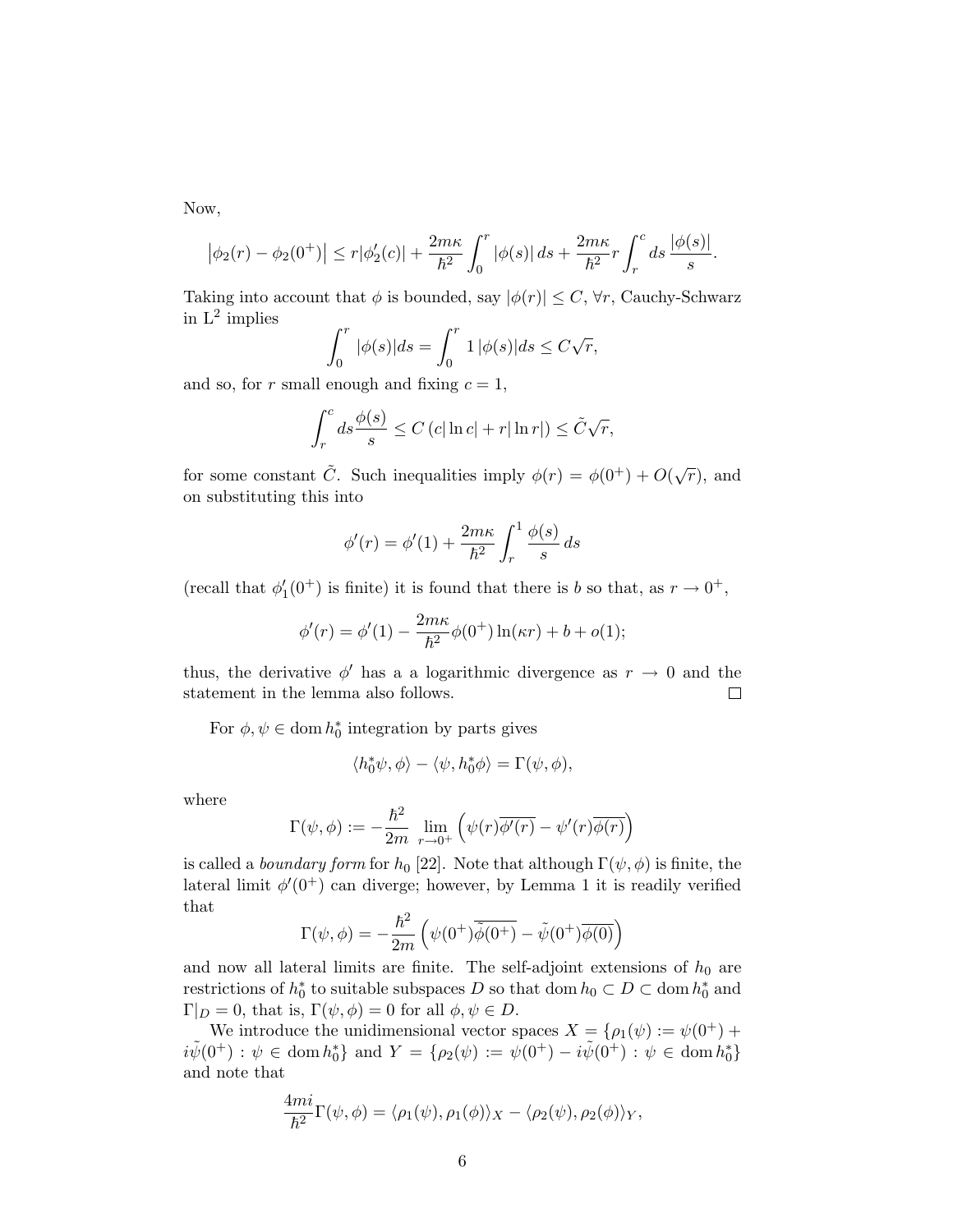with inner products in  $X, Y$ , as indicated. Hence, the subspaces D for which  $\Gamma$  vanishes are related to maps that preserve inner products, that is, unitary maps from  $X$  to  $Y$  (see details in [22]), and since these vector spaces are unidimensional such maps are multiplication by the complex numbers  $e^{i\theta}$ ,  $0 \le \theta < 2\pi$ . Therefore, for each  $\theta$  a self-adjoint extension of  $h_0$  is characterized by the functions  $\psi \in \text{dom } h_0^*$  so that  $\rho_2(\psi) = e^{i\theta} \rho_1(\psi)$ , that is,

$$
(1 - e^{i\theta})\psi(0^+) = i(1 + e^{i\theta})\tilde{\psi}(0^+).
$$

If  $\theta \neq 0$  this condition reduces to

$$
\psi(0^+) = \lambda \tilde{\psi}(0^+), \quad \lambda = i \frac{1 + e^{i\theta}}{1 - e^{i\theta}} \in \mathbb{R},
$$

and writing  $\lambda = \infty$  in case  $\theta = 0$ , the desired self-adjoint extensions  $h_0^{\lambda}$  are described by

$$
\operatorname{dom} h_0^{\lambda} = \left\{ \psi \in \operatorname{dom} h_0^* : \psi(0^+) = \lambda \tilde{\psi}(0^+) \right\}, \quad \lambda \in \mathbb{R} \cup \{\infty\},\
$$

and  $h_0^{\lambda} \psi = h_0^* \psi$ . The Dirichlet boundary condition corresponds to  $\lambda = 0$ . With such results at hand, we have

**Theorem 2.** The self-adjoint extensions of  $\hat{H}$  in 3D are

$$
H^{\lambda} = \left( U^{-1} h_0^{\lambda} U \otimes I_0 \right) \bigoplus_{l=1}^{\infty} \left( U^{-1} h_l^* U \otimes I_l \right), \quad \lambda \in \mathbb{R} \cup \{ \infty \}.
$$

This should be compared with the case without removing the origin, for which there is just one self-adjoint extension. The eigenvalue equation for the Dirichlet case  $\lambda = 0$  can be exactly solved in terms of Whittaker functions, and the negative eigenvalues are

$$
E_n^0 = -\frac{\kappa^2 m}{2\hbar^2} \frac{1}{n^2}, \quad n = 1, 2, 3, \cdots,
$$

each one with multiplicity  $n^2$ . For  $\lambda \neq 0$  the manipulations become more involved and numerical procedures must be employed to find roots of implicit functions, and so the eigenvalues.

# 3 Self-adjoint extensions: 2D

Although our main interest is in the 1D and 3D cases, we say something about the Coulomb system in 2D. As already mentioned, the origin must be excluded from the domain of the Coulomb potential in 2D and the initial hermitian operator is

$$
\dot{H} = -\frac{\hbar^2}{2m}\Delta + V_C(x), \quad \text{dom}\,\dot{H} = C_0^{\infty}(\mathbb{R}^2 \setminus \{0\}).
$$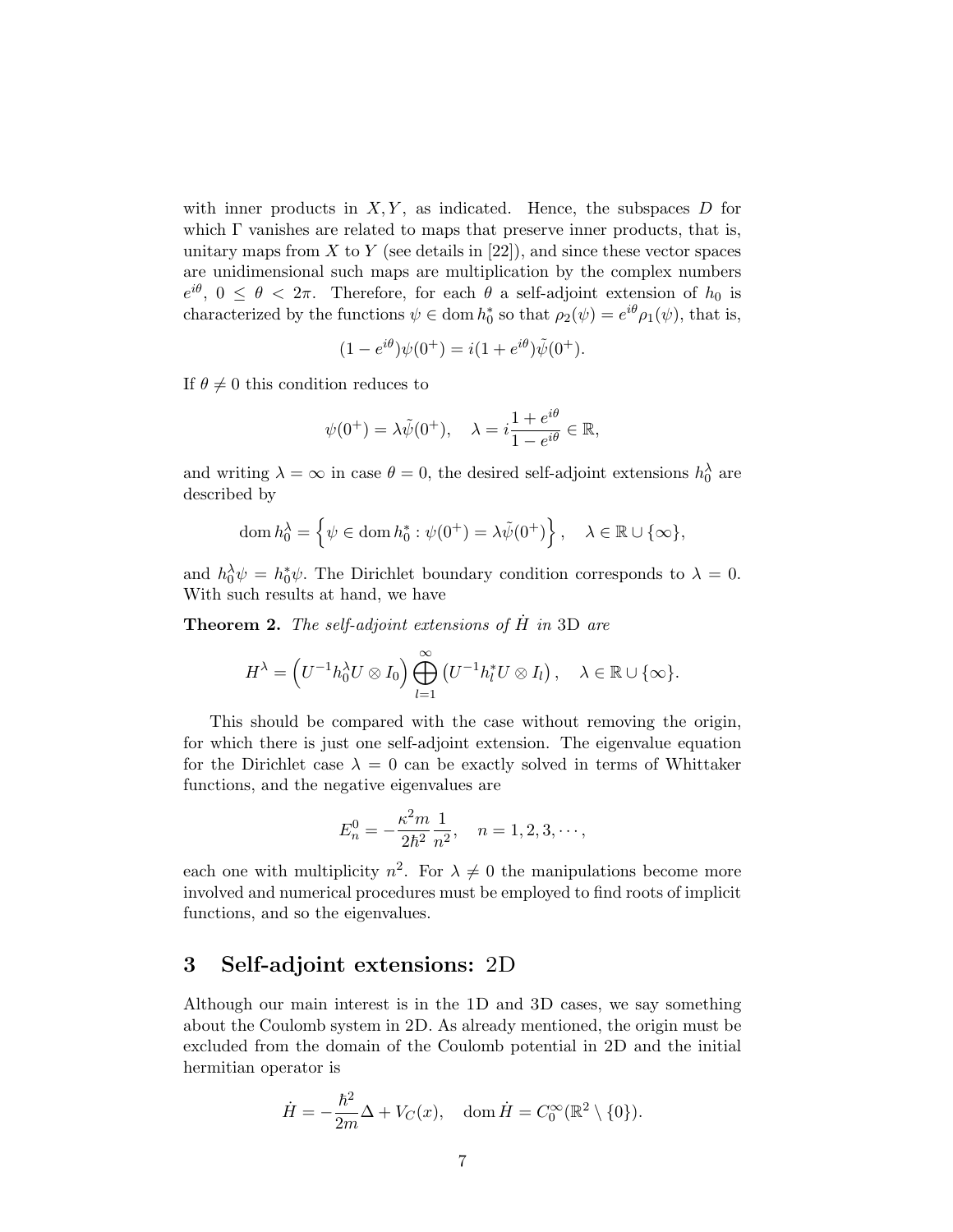To find its self-adjoint extensions, introduce polar coordinates  $(r, \varphi)$  so that

$$
L^{2}(\mathbb{R}^{2}) = L^{2}((0, \infty), rdr) \otimes L^{2}(S^{1}, d\varphi),
$$

 $(S^1$  is the usual unit circle in  $\mathbb{R}^2$  and the set D of linear combinations of the products  $f(r)g(\varphi)$ ,  $f \in C_0^{\infty}(0, \infty)$  and  $g \in C_0^{\infty}(S^1)$ , is dense in  $L^2(\mathbb{R}^2)$ . Now

$$
\dot{H}f(r)g(\varphi) = \left[ -\frac{\hbar^2}{2m} \left( \partial_r^2 + \frac{1}{r} \partial_r \right) f(r) - \frac{\kappa}{r} f(r) \right] g(\varphi) - \frac{\hbar^2}{2m} \frac{f(r)}{r^2} \mathcal{B}g(\varphi),
$$

where  $\mathcal{B} = \partial_{\varphi}^2$  is the Laplace-Beltrami operator acting in  $L^2(S^1, d\varphi)$ . This operator with domain  $C_0^{\infty}(S^1)$  is essentially self-adjoint, its eigenvectors  $g_l(\varphi) = e^{il\varphi}/\sqrt{2\pi}$  constitute an orthonormal basis of  $L^2(S^1, d\varphi)$  and

$$
(\mathcal{B}g_l)(\varphi) = -l^2 g_l(\varphi), \quad l \in \mathbb{Z}.
$$

Let [g<sub>l</sub>] denote the subspace spanned by  $g_l$  and  $L_l = L^2((0, \infty), r dr) \otimes [g_l]$ ; thus

$$
\mathrm{L}^2(\mathbb{R}^2) = \bigoplus_{l \in \mathbb{Z}} \mathrm{L}_l,
$$

and if  $I_l$  is the identity operator on [g<sub>l</sub>], the restriction of  $\dot{H}$  to  $\mathcal{D}_l = \mathcal{D} \cap L_l$ is given by  $\left. \dot{H} \right|_{\mathcal{D}_l} = \dot{H}_l \otimes I_l$ , with

$$
\dot{H}_l = -\frac{\hbar^2}{2m} \left( \partial_r^2 + \frac{1}{r} \partial_r - \frac{l^2}{r^2} \right) - \frac{\kappa}{r},
$$

with domain  $C_0^{\infty}(0,\infty)$ , and the question is to find the self-adjoint extensions of such restrictions. By using the unitary operator  $U : L^2((0,\infty), r dr) \rightarrow$  $L^2(0,\infty)$ ,  $(U\phi)(r) = r^{1/2}\phi(r)$ , one has

$$
h_l := U \dot{H}_l U^{-1} = -\frac{\hbar^2}{2m} \left( \partial_r^2 + \left( \frac{1}{4} - l^2 \right) \frac{1}{r^2} \right) - \frac{\kappa}{r}
$$

with dom  $h_l = C_0^{\infty}(0, \infty)$  (since this set is invariant under U). By standard results it follows that the adjoint  $h_l^*$  has the same action as  $h_l$  but with domain

$$
\text{dom } h_l^* = \left\{ \phi \in \mathcal{L}^2(0, \infty) : \phi, \phi' \in \mathcal{AC}(0, \infty), h_l^* \phi \in \mathcal{L}^2(0, \infty) \right\}.
$$

**Theorem 3.** The operators  $h_l$  are essentially self-adjoint if, and only if,  $l \neq 0$ , whereas  $h_0$  has deficiency indices equal to one.

*Proof.* Weyl's limit point-limit circle criterion will be used [23]. Thus we consider the solutions of  $h_l^* \phi = i\phi$ , that is,

$$
-\frac{\hbar^2}{2m}\phi'' - \left[\frac{\hbar^2}{2m}\left(\frac{1}{4} - l^2\right)\frac{1}{r^2} + \frac{\kappa}{r} + i\right]\phi = 0, \quad \phi \in \text{dom}\, h_l^*.
$$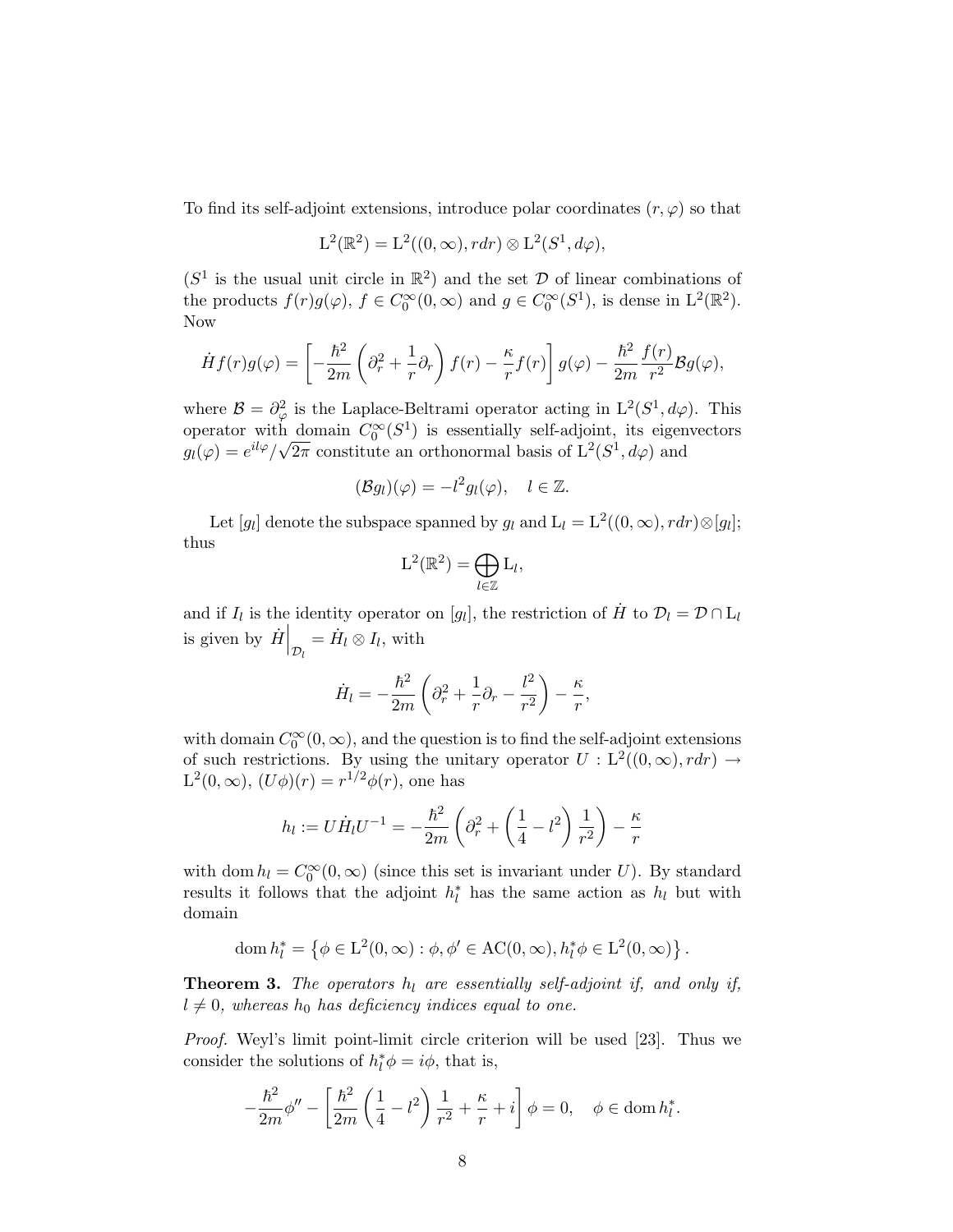By writing  $p = \frac{2m\kappa}{\hbar^2}$ ,  $q = \frac{2mi}{\hbar^2}$  and performing the change of variable  $y =$  $(-4q)^{1/2}r$ , one gets

$$
\phi'' + \left[ \left( \frac{1}{4} - l^2 \right) \frac{1}{y^2} + \frac{\tau}{y} - \frac{1}{4} \right] \phi = 0,
$$

with  $\tau = p/(-4q)^{1/2}$ . This equation has two linearly independent solutions given by the Whittaker functions [30, 31]

$$
\phi_1(y) = \mathcal{M}_{\tau,|l|}(y) \quad \text{e} \quad \phi_2(y) = \mathcal{W}_{\tau,|l|}(y),
$$

whose asymptotic behaviors as  $|y| \to \infty$  are

$$
\phi_1(y) \sim e^{y/2}(-y)^{-\tau}
$$
 e  $\phi_2(y) \sim e^{-y/2}y^{\tau}$ .

Since there is no  $c \in \mathbb{R}$  so that  $\phi_2 \in L^2(c,\infty)$ , it follows that  $h_l$  is limit point at  $\infty$ . Note that the above asymptotic behaviors as  $|y| \to \infty$  do not depend on l; however, at the origin we need to separate the cases  $l = 0$  and  $l \neq 0.$ 

For  $l = 0$  [30, 31],

$$
\phi_1(0^+) = 0
$$
 and  $\phi_2(0^+) = 0$ .

In this case there is  $c > 0$  so that  $\phi_1, \phi_2 \in L^2(0, c)$  and  $h_0$  is limit circle at 0. Therefore,  $h_0$  is not essentially self-adjoint but has deficiency indices equal to 1.

For  $l \neq 0$ ,  $\phi_1(0^+) = 0$  while  $\phi_2(y)$  diverges as

$$
\sum_{k=0}^{2|l|-1} \frac{\Gamma(2|l|-k)}{k!} \Gamma(k-|l|-\tau+1/2)(-y)^{-2|l|+k},
$$

for  $y \to 0^+$  (here  $\Gamma$  denotes the well-known Gamma function). Therefore,  $h_l$  ( $l \neq 0$ ) is limit point at 0. By Weyl criterion,  $h_l$  is essentially self-adjoint if  $l \neq 0$ . if  $l \neq 0$ .

Since  $h_l$ ,  $l \neq 0$ , is essentially self-adjoint, its unique self-adjoint extension is exactly  $h_l^*$ . According to the proof of Theorem 3, the deficiency subspace  $K_-(h_0)$  is spanned by  $\phi_-(r) = \mathcal{M}_{\tau,0}((-4q)^{1/2}r)$  and the deficiency subspace  $K_{+}(h_0)$  spanned by  $\phi_{+}(r) = \overline{\phi_{-}(r)}$ . The von Neumann theory of self-adjoint extensions [32, 24] characterizes them by unitary maps from, say,  $K_-\$  to  $K_{+}$ , and since such subspaces are unidimensional these unitary maps are just multiplication by  $e^{i\theta}$ ,  $0 \le \theta < 2\pi$ . Thus there is a self-adjoint extension  $h_0^{\theta}$  of  $h_0$ , for each  $\theta$ , and if  $\overline{h_0}$  denotes the closure of  $h_0$ , it is given by

$$
\operatorname{dom} h_0^{\theta} = \left\{ \psi + c \left( \phi_+ - e^{i\theta} \phi_- \right) : \psi \in \operatorname{dom} \overline{h_0}, c \in \mathbb{C} \right\},\
$$
  

$$
h_0^{\theta} \psi = h_0^* \psi, \quad \psi \in \operatorname{dom} h_0^{\theta}.
$$

In summary: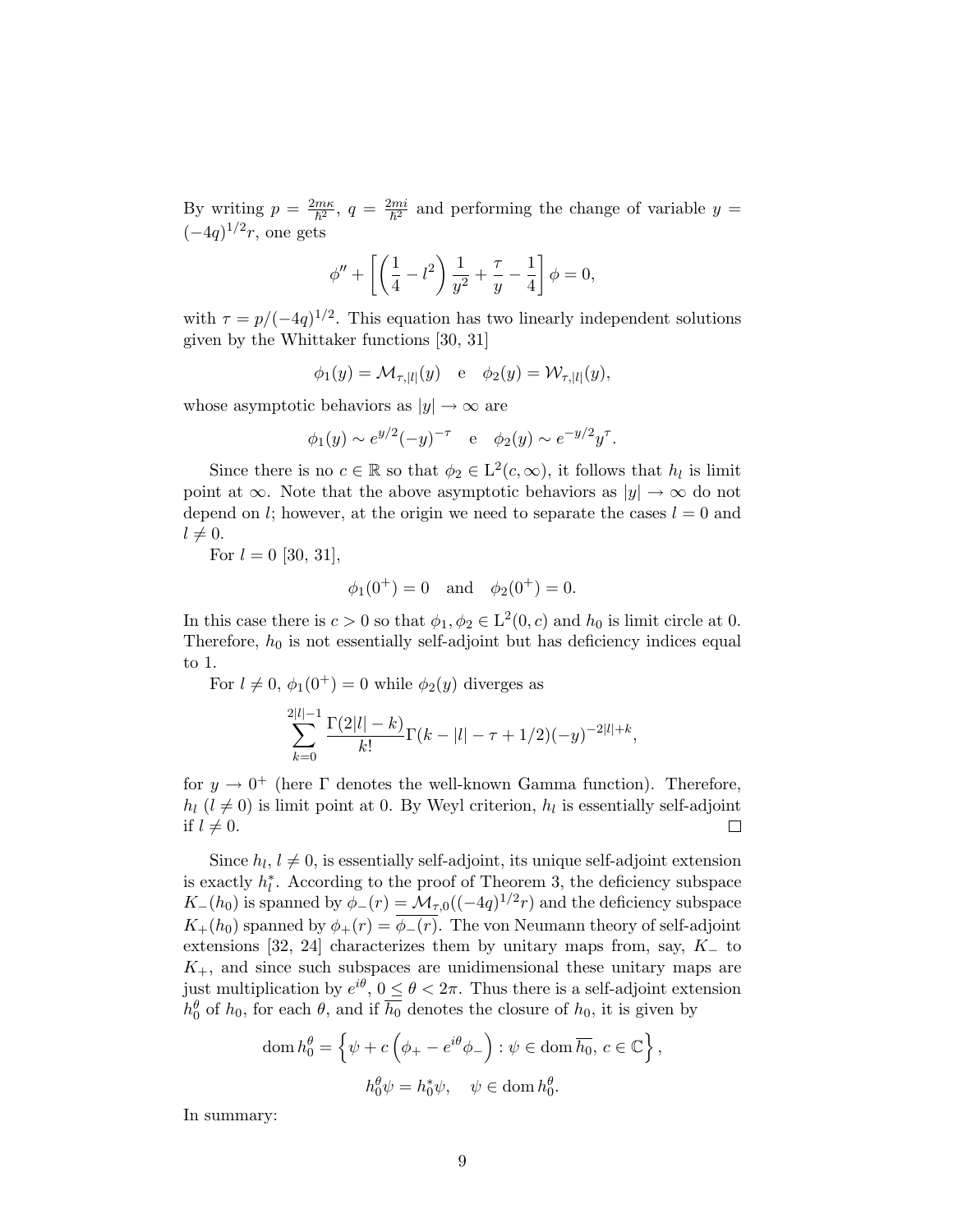**Theorem 4.** The self-adjoint extensions of  $\hat{H}$  in 2D are

$$
H^{\theta} = \left( U^{-1} h_0^{\theta} U \otimes I_0 \right) \bigoplus_{l \in \mathbb{Z}, l \neq 0}^{\infty} \left( U^{-1} h_l^* U \otimes I_l \right), \quad \theta \in [0, 2\pi).
$$

# 4 Hydrogen atom: 1D

In the unidimensional case the initial hermitian operator is

$$
\dot{H} = -\frac{\hbar^2}{2m}\frac{d^2}{dx^2} - \frac{\kappa}{|x|}, \quad \text{dom}\,\dot{H} = C_0^{\infty}(\mathbb{R}\setminus\{0\}),
$$

and the origin naturally decomposes the space

$$
L^2(\mathbb{R}\setminus\{0\})=L^2(-\infty,0)\oplus L^2(0,\infty),
$$

and also the domain of  $\dot{H}$  into  $C_0^{\infty}(-\infty, 0)$  and  $C_0^{\infty}(0, \infty)$ ; let  $\dot{H}_+$  and  $\dot{H}_$ denote the restriction of  $\hat{H}$  to these subspaces, respectively. Thus, we have

$$
\dot{H} = \dot{H}_{-} \oplus \dot{H}_{+}.
$$

From the physical point of view, an important question is about the behavior of the system at the origin, e.g., is it impermeable, so that the system actually decomposes into a right one and a left one, or is it permeable? In the latter possibility, what do happen with wavefunctions at the transition point (the origin)? As discussed ahead, there are plenty of possibilities, due to infinitely many self-adjoint extensions.

### 4.1 Self-adjoint extensions

The adjoint operator  $\dot{H}_{+}^{*}$  has the same action as  $\dot{H}$  but with domain

dom 
$$
\dot{H}^*_{+} = \{ \phi \in L^2(0, \infty) : \phi, \phi' \in \mathrm{AC}(0, \infty), H^*_{+} \phi \in L^2(0, \infty) \},\
$$

and an analogous expression for  $\dot{H}^*_-$  and its domain.

To find the deficiency subspace  $K_{+}(\dot{H}_{+})$  we look for solutions of

$$
-\frac{\hbar^2}{2m}\phi'' + \left(-\frac{\kappa}{x} + i\right)\phi = 0
$$

that belong to dom  $\dot{H}^*_{+}$ . Write  $p = \frac{2m\kappa}{\hbar^2}$ ,  $q = -\frac{2mi}{\hbar^2}$  and perform the change of variable  $y = (-4q)^{1/2}x$ , so that this equation takes the form

$$
\phi''(y) + \left(\frac{\tau}{y} - \frac{1}{4}\right)\phi(y) = 0,
$$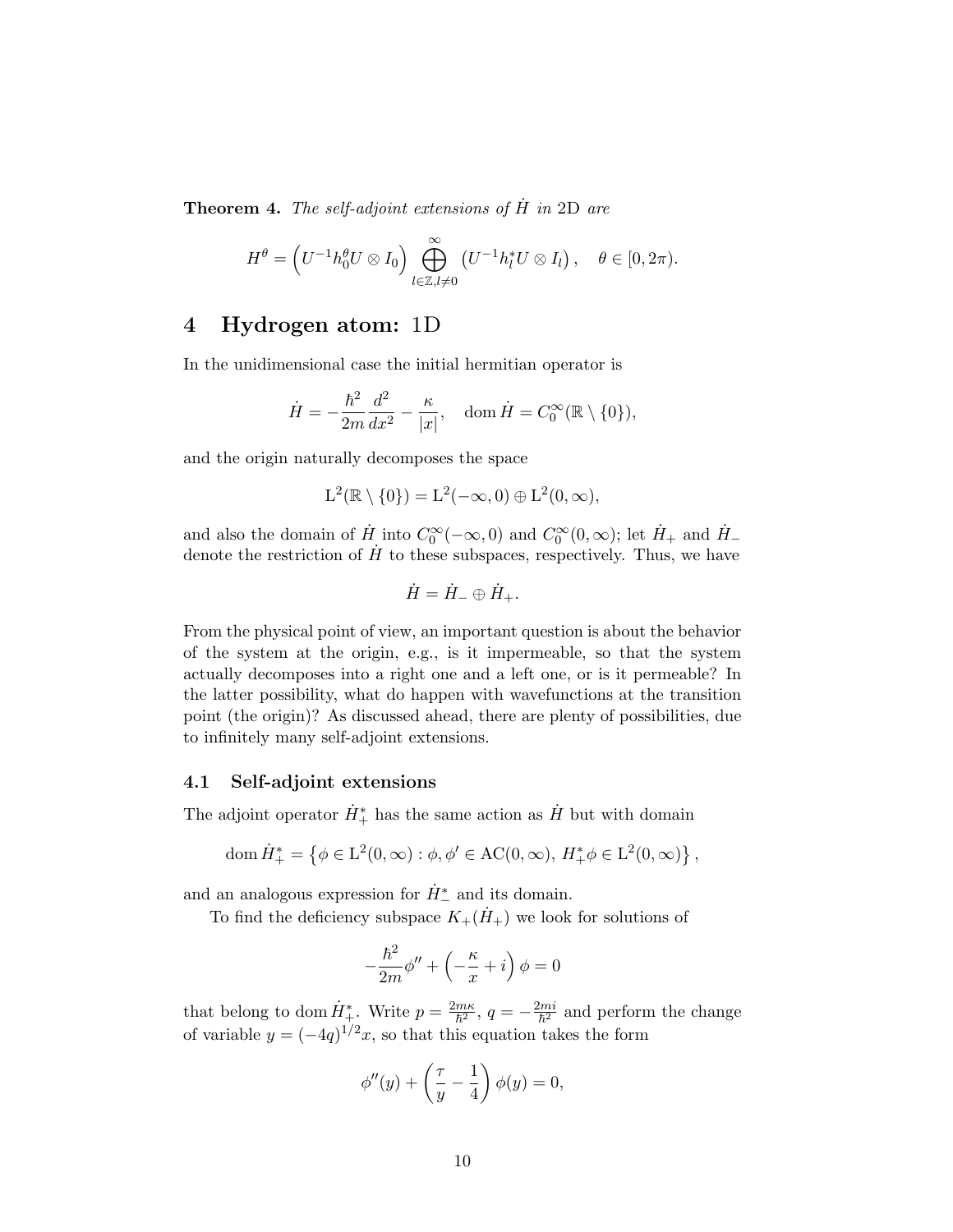with  $\tau = p/(-4q)^{1/2}$ , which has exactly two linearly independent solutions [30, 31]

$$
\phi_{1+}(y) = \mathcal{W}_{\tau,1/2}(y), \quad \phi_{2+}(y) = \mathcal{M}_{\tau,1/2}(y).
$$

These solutions have finite limites as  $y \to 0$ . The asymptotic behaviors for  $|y| \rightarrow \infty$  are

$$
\phi_{1+}(y) \sim y^{\tau} e^{-y/2}
$$
 and  $\phi_{2+}(y) \sim (-y)^{-\tau} e^{y/2}$ .

Hence, in the original variable the deficiency subspace  $K_{+}(\dot{H}_{+})$  is unidimensional and spanned by  $\phi_{1+}(x) = \mathcal{W}_{\tau,1/2}((-4q)^{1/2}x)$ . A similar analysis implies that  $K_-(\dot{H}_+)$  is also unidimensional and spanned by  $\overline{\phi_{1+}(x)}$ . Therefore  $H_+$  has both deficiency indices equal to 1.

Similarly one finds that the deficiency subspaces  $K_+(\dot H_-)$  and  $K_-(\dot H_-)$ of  $H_{-}$  are spanned, respectively, by  $\phi_{1-}(x) = \mathcal{W}_{\tau,1/2}((-4q)^{1/2}|x|)$  and  $\phi_{1-}(x)$ . Therefore  $H_-\$ also has both deficiency indices equal to 1.

Now, due to the above results, the adjoint operator  $\dot{H}^*$  has the same action as  $\hat{H}$  but domain (write  $\mathcal{H} = L^2(\mathbb{R} \setminus \{0\})$ )

dom 
$$
H^* = \left\{ \phi \in \mathcal{H} : \phi, \phi' \in \mathrm{AC}(\mathbb{R} \setminus \{0\}), -\frac{\hbar^2}{2m} \phi'' - \frac{\kappa}{|x|} \phi \in \mathcal{H} \right\},\
$$

and both deficiency subspaces  $K_{+}(\dot{H})$  have dimension 2;  $K_{+}(\dot{H})$  is spanned by

$$
\psi_1(x) = \begin{cases} \phi_{1+}(x) & \text{if } x > 0 \\ 0 & \text{if } x < 0 \end{cases} \quad \text{and} \quad \psi_2(x) = \begin{cases} 0 & \text{if } x > 0 \\ \phi_{1-}(x) & \text{if } x < 0 \end{cases},
$$

and  $K_{-}(\dot{H})$  by  $\overline{\psi_1}$  and  $\overline{\psi_2}$ .

Therefore,  $H$  has both deficiency indices equal to 2 and it has infinitely many self-adjoint extensions. A boundary form will be used in order to get such extensions. The following lemma will be needed, whose proof is similar to the proof of Lemma 1 (note the difference of signs in the definitions of  $\ddot{\phi}(0^+)$  and  $\phi(0^-)$  below).

**Lemma 2.** If  $\phi \in \text{dom } \dot{H}^*$ , then the lateral limits  $\phi(0^{\pm}) := \lim_{x \to 0^{\pm}} \phi(x)$ and

$$
\tilde{\phi}(0^{\pm}):=\lim_{x\to 0^{\pm}}\left(\phi'(x)\pm\frac{2m\kappa}{\hbar^2}\phi(x)\ln(\pm\kappa x)\right)
$$

exist and are finite.

For  $\psi, \phi \in \text{dom } \dot{H}^*$  one has, upon integrating by parts,

$$
\langle \dot{H}^* \psi, \phi \rangle - \langle \psi, \dot{H}^* \phi \rangle = \Gamma(\psi, \phi),
$$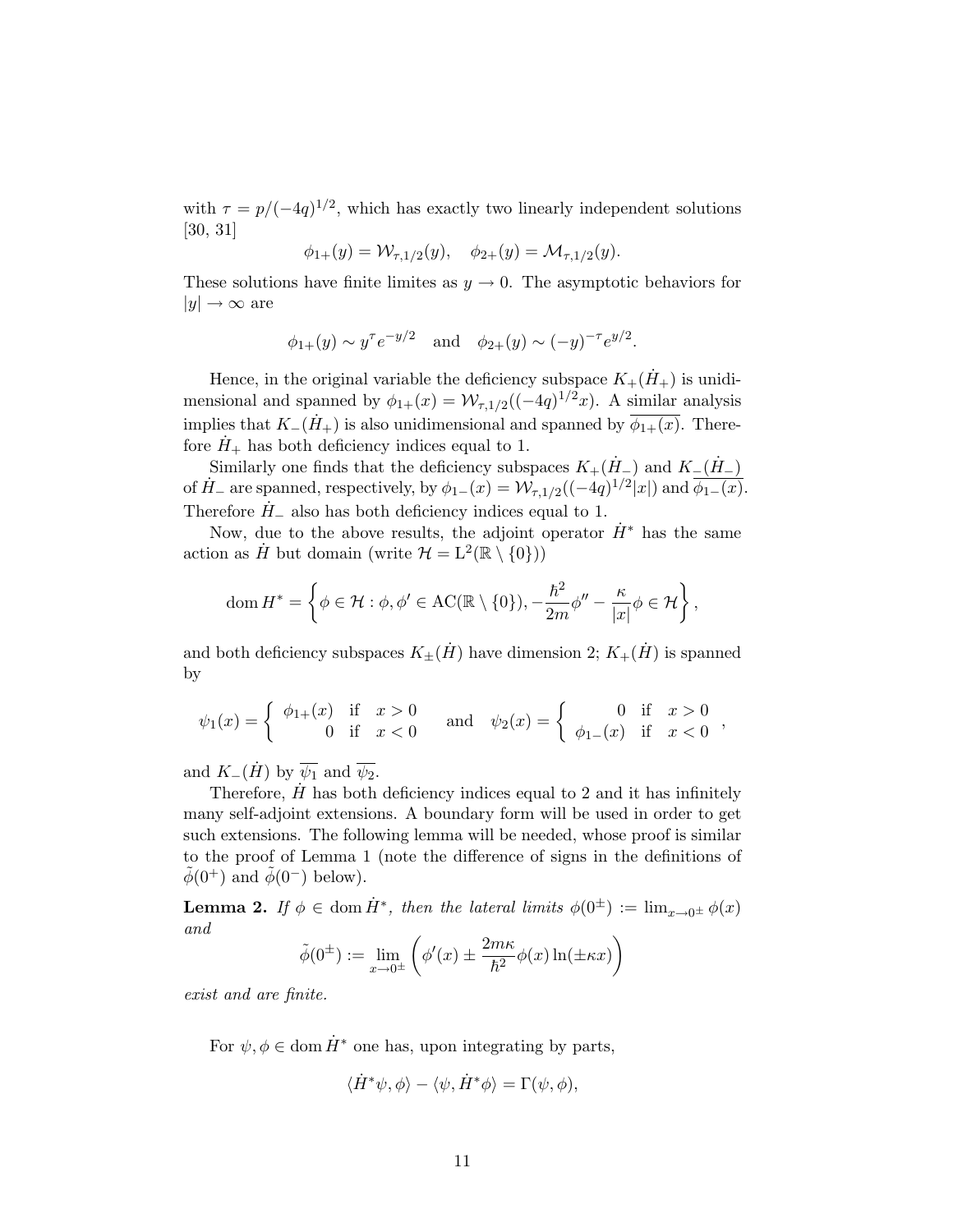where

$$
-\frac{2m}{\hbar^2} \Gamma(\psi, \phi) =
$$
  
= 
$$
\left[ \lim_{x \to 0^+} \left( \psi(x) \overline{\phi'(x)} - \psi'(x) \overline{\phi(x)} \right) + \lim_{x \to 0^-} \left( -\psi(x) \overline{\phi'(x)} + \psi'(x) \overline{\phi(x)} \right) \right]
$$

and, using Lemma 2, straightforward computation gives

$$
\Gamma(\psi,\phi) = \frac{-\hbar^2}{2m} \left( \psi(0^+) \overline{\tilde{\phi}(0^+)} - \tilde{\psi}(0^+) \overline{\phi(0^+)} - \psi(0^-) \overline{\tilde{\phi}(0^-)} + \tilde{\psi}(0^-) \overline{\phi(0^-)} \right),
$$

and now each lateral limit is finite.

Introduce two linear maps  $\rho_1, \rho_2: {\rm dom}\,\dot{H}^* \to \mathbb{C}^2;$ 

$$
\rho_1(\psi) = \begin{pmatrix} \tilde{\psi}(0^+) + i\psi(0^+) \\ \tilde{\psi}(0^-) - i\psi(0^-) \end{pmatrix} \quad \text{and} \quad \rho_2(\psi) = \begin{pmatrix} \tilde{\psi}(0^+) - i\psi(0^+) \\ \tilde{\psi}(0^-) + i\psi(0^-) \end{pmatrix},
$$

so that

$$
\langle \rho_1(\psi), \rho_1(\phi) \rangle_{\mathbb{C}^2} - \langle \rho_2(\psi), \rho_2(\phi) \rangle_{\mathbb{C}^2} = -\frac{4m}{\hbar^2} i \,\Gamma(\psi, \phi), \quad \forall \psi, \phi \in \text{dom}\, \dot{H}^*.
$$

As in Section 2, the self-adjoint extensions of  $\dot{H}$  are restrictions of  $\dot{H}^*$  to suitable subspaces D so that dom  $H \subset D \subset \text{dom } H^*$  and  $\Gamma|_D = 0$ , that is,  $\Gamma(\psi, \phi) = 0$  for all  $\phi, \psi \in D$  [22].

Vanishing of  $\Gamma$  on domains  $D$  is equivalent to the preservation of the inner products in  $\mathbb{C}^2$ , and so it corresponds to unitary  $2 \times 2$  matrices  $\hat{U}$ , and each of such matrices characterizes a self-adjoint extension  $\dot{H}_{\hat{U}}$  of  $\dot{H}$ , so that dom  $H_{\hat{U}}$  is composed of  $\psi \in \text{dom } H^*$  so that  $\rho_2(\psi) = \hat{U}\rho_1(\psi)$ ; also  $\dot{H}_{\hat{U}}\psi = \dot{H}^*\psi \text{ for } \psi \in \text{dom } H_{\hat{U}}.$ 

The condition  $\rho_2(\psi) = \hat{U}\rho_1(\psi)$  is then written

$$
(I - \hat{U}) \begin{pmatrix} \tilde{\psi}(0^+) \\ \tilde{\psi}(0^-) \end{pmatrix} = -i(I + \hat{U}) \begin{pmatrix} -\psi(0^+) \\ \psi(0^-) \end{pmatrix},
$$

and we have explicitly got the boundary conditions characterizing the desired self-adjoint extensions.

In case  $(I - \hat{U})$  is invertible (similarly if  $(I + \hat{U})$  is invertible) it is possible to write the above boundary conditions in the form

$$
\left(\begin{array}{c} \tilde{\psi}(0^+) \\ \tilde{\psi}(0^-) \end{array}\right) = A \left(\begin{array}{c} -\psi(0^+) \\ \psi(0^-) \end{array}\right),
$$

with  $A = -i(I - \hat{U})^{-1}(I + \hat{U})$  being a 2 × 2 self-adjoint matrix.

In [18] the authors have got this form for the self-adjoint extensions, and it was claimed that by allowing the entries of A taking infinity all self-adjoint extensions are found; we think it is a hard task to cover all possibilities above (i.e., via  $\hat{U}$ ) with this representation via self-adjoint matrices A.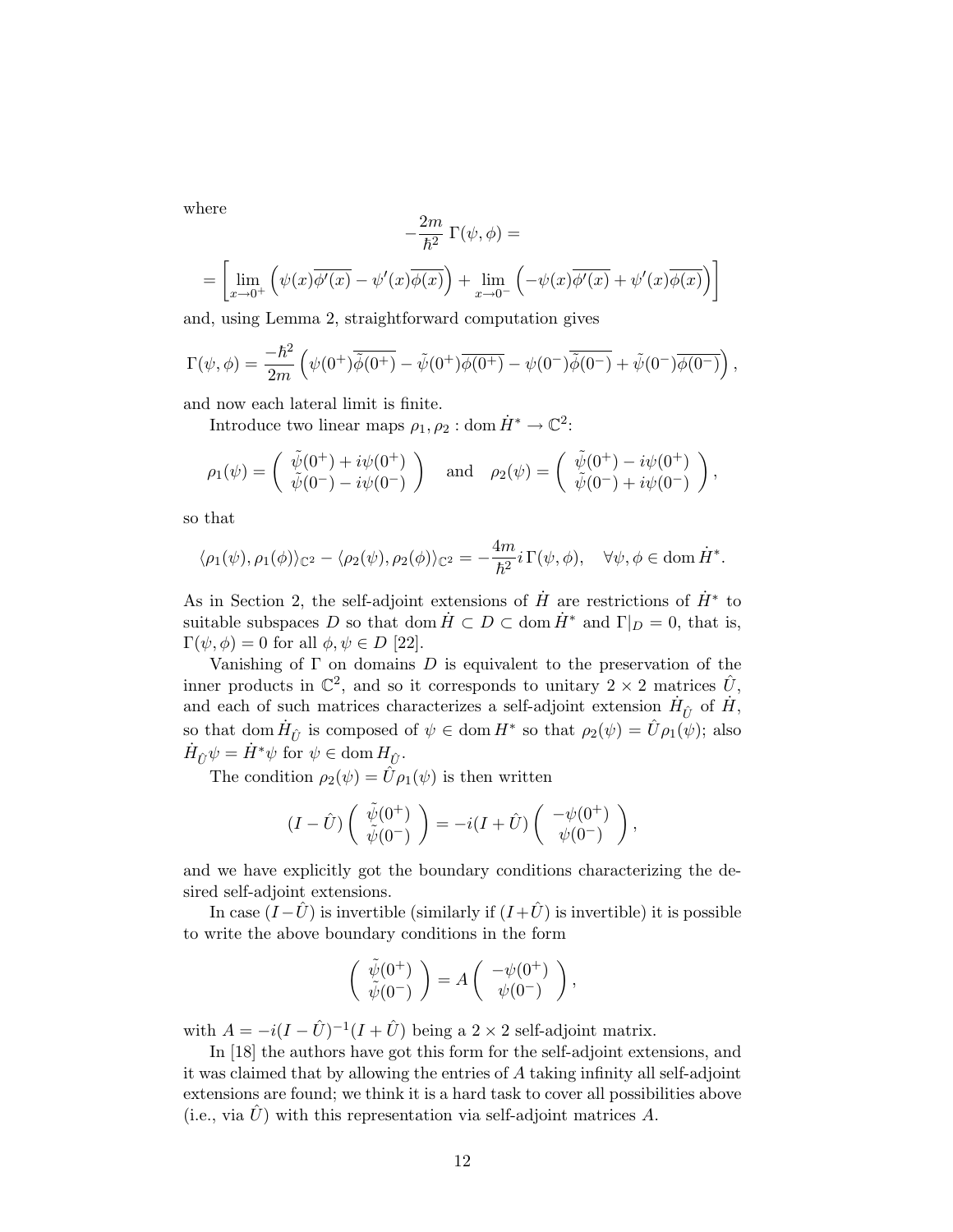Particular choices of the matrix  $\hat{U}$  (*I* is the identity matrix)

a) 
$$
I
$$
, b)  $-I$ , c)  $\begin{pmatrix} 0 & 1 \\ 1 & 0 \end{pmatrix}$ , d)  $\begin{pmatrix} 0 & -1 \\ -1 & 0 \end{pmatrix}$ ,

impose, respectively, the boundary conditions: a)  $\psi(0^-) = 0 = \psi(0^+)$ (Dirichlet); b)  $\tilde{\psi}(0^-) = 0 = \tilde{\psi}(0^+)$  ("Neumann"); c)  $\psi(0^-) = \psi(0^+)$  and  $\tilde{\psi}(0^-) = \tilde{\psi}(0^+)$  (periodic); d)  $\psi(0^-) = -\psi(0^+)$  and  $\tilde{\psi}(0^-) = -\tilde{\psi}(0^+)$  (antiperiodic).

Recall that the general form of a  $2 \times 2$  unitary matrix is

$$
\hat{U} = e^{i\theta} \begin{pmatrix} a & -\overline{b} \\ b & \overline{a} \end{pmatrix}, \quad \theta \in [0, 2\pi), \quad a, b \in \mathbb{C}, |a|^2 + |b|^2 = 1.
$$

This form will be used ahead.

#### 4.2 Negative eigenvalues

In this subsection we discuss the negative eigenvalues of some self-adjoint extensions  $\dot{H}_{\hat{U}}$ . The main goal is to remark that the eigenvalues, their multiplicities and parity of eigenfunctions depend on the boundary conditions. This becomes important since in the past some authors have assumed particular hypotheses on the eigenfunctions (see references in the Introduction), but without specifying the self-adjoint extension they were working with; this was the main source of controversies in the studies of the unidimensional hydrogen atom.

Our first analysis is for  $\hat{U} = I$ , i.e., Dirichlet boundary condition, and denote by  $H_D$  the operator

$$
H_D = -\frac{\hbar^2}{2m} \frac{d^2}{dx^2} - \frac{\kappa}{|x|}, \quad \text{dom}\, H_D = \{ \phi \in \text{dom}\, \dot{H}^* : \phi(0^+) = 0 = \phi(0^-) \}.
$$

As in [18] we consider the Green function of  $(H_D - E)^{-1}$ , denoted by  $G(x, y)$ , that is

$$
(H_D - E)^{-1}u(x) = \Theta(x) \int_0^x G(x, y)u(y)dy + \Theta(-x) \int_x^0 G(x, y)u(y)dy.
$$

Here  $\Theta(x) = 1$  if  $x > 0$  and vanishes if  $x < 0$ .

If  $u \in \text{rng}(H_D - E)$ , we search for solutions  $\phi$  of

$$
(H_D - E)\phi = u,\t\t(1)
$$

and the discussion is for  $(-\infty, 0)$  and  $(0, \infty)$  separately.

For  $x \in (0, \infty)$ , by the method of variation of parameters, one finds the solution

$$
\phi(x) = \phi_1(x) \int_0^x -\frac{\phi_2(y)u(y)}{W_x(\phi_1, \phi_2)} dy + \phi_2(x) \int_0^x \frac{\phi_1(y)u(y)}{W_x(\phi_1, \phi_2)} dy,
$$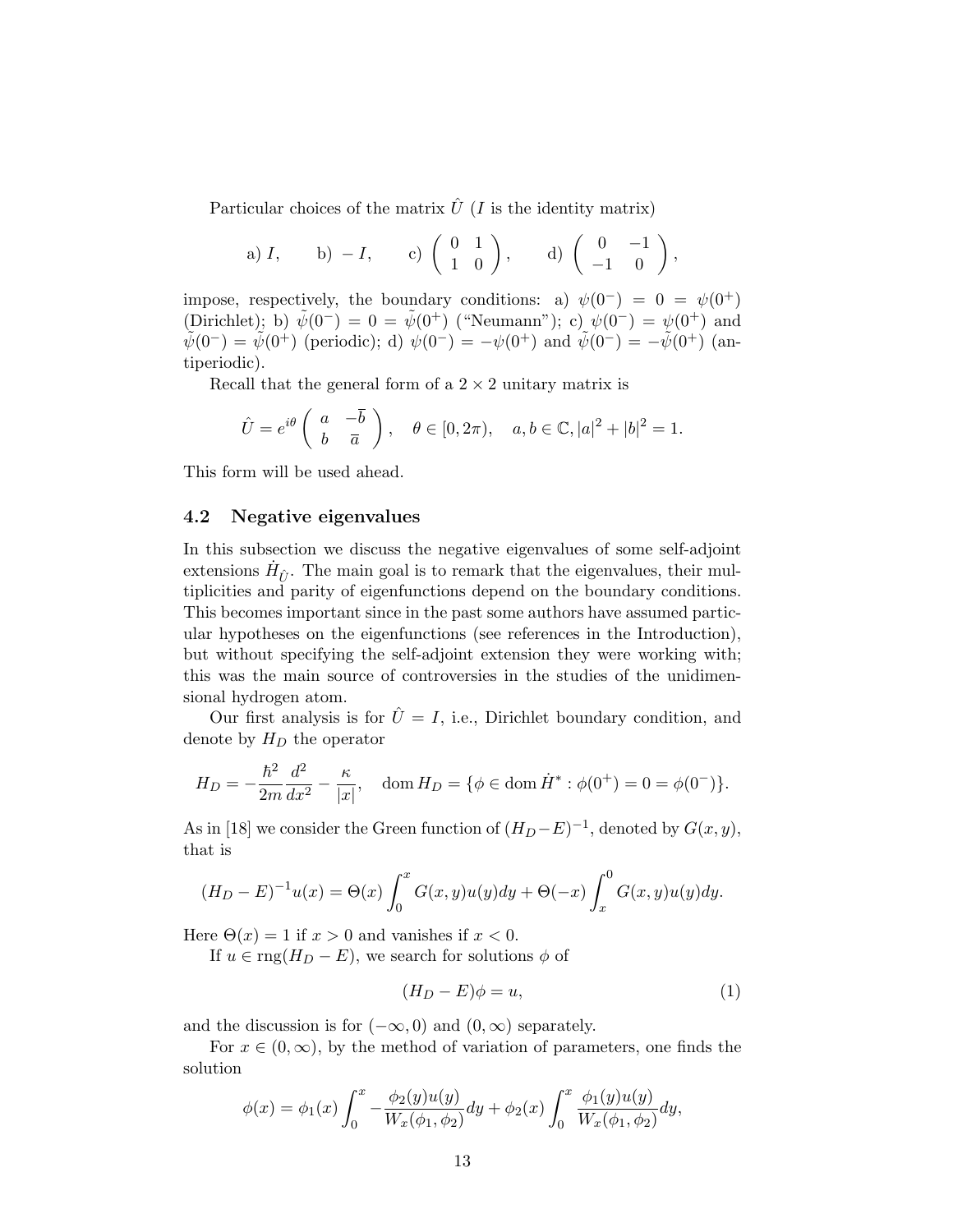where  $\phi_1$  and  $\phi_2$  are independent solutions of the homogeneous equation  $(H_D - E)\phi = 0$ , that is,

$$
-\frac{h^2}{2m}\phi'' - \left(\frac{\kappa}{x} + E\right)\phi = 0,\tag{2}
$$

and  $W_x(\phi_1, \phi_2)$  the corresponding Wronskian.

Writing  $p = \frac{2m\kappa}{h^2}$ ,  $q = \frac{2mE}{h^2}$ ,  $\tau = p/(-4q)^{1/2}$  and  $z = (-4q)^{1/2}x$ , the last equation takes the form

$$
\phi'' + \left(\frac{\tau}{z} - \frac{1}{4}\right)\phi = 0,
$$

whose independent solutions are

$$
\phi_1(z) = \mathcal{W}_{\tau,1/2}(z)
$$
 and  $\phi_2(z) = \mathcal{M}_{\tau,1/2}(z)$ .

Recall that  $\mathcal{W}_{\tau,1/2}(z) \sim e^{-z/2} z^{\tau}$  and  $\mathcal{M}_{\tau,1/2}(z) \sim e^{z/2}(-z)^{-\tau}$ , as  $z \to \infty$ . In the original variable

$$
W_x(\phi_1, \phi_2) = -\frac{(-4q)^{1/2}}{\Gamma(1-\tau)},
$$

and the unique solution satisfying  $\phi(0^+) = 0$  is

$$
\phi(x) = \int_0^x \frac{\Gamma(1-\tau)}{(-4q)^{1/2}} \left( \mathcal{W}_{\tau,1/2}((-4q)^{1/2}x) \mathcal{M}_{\tau,1/2}((-4q)^{1/2}y) - \mathcal{M}_{\tau,1/2}((-4q)^{1/2}x) \mathcal{W}_{\tau,1/2}((-4q)^{1/2}y) \right) u(y) dy.
$$

Similarly, for  $x \in (-\infty, 0)$ , the unique solution satisfying  $\phi(0^-) = 0$  is

$$
\phi(x) = \int_x^0 \frac{\Gamma(1-\tau)}{(-4q)^{1/2}} \left( \mathcal{W}_{\tau,1/2}((-4q)^{1/2}|x|) - \mathcal{M}_{\tau,1/2}((-4q)^{1/2}|y|) - \mathcal{M}_{\tau,1/2}((-4q)^{1/2}|x|) - \mathcal{W}_{\tau,1/2}((-4q)^{1/2}|x|) - \mathcal{W}_{\tau,1/2}((-4q)^{1/2}|y|) \right) u(y) dy.
$$

Summing up, the Green function of the resolvent operator  $(H_D - E)^{-1}$ is given by

$$
G(x,y) = \Theta(xy) \frac{\Gamma(1-\tau)}{(-4q)^{1/2}}
$$

$$
\times \left[ \Theta(|x| - |y|) \mathcal{W}_{\tau,1/2}((-4q)^{1/2}|x|) \mathcal{M}_{\tau,1/2}((-4q)^{1/2}|y|) - (x \leftrightarrow y) \right].
$$

The values E for which  $(H_D - E)^{-1}$  does not exist constitute the eigenvalues of  $H_D$ , and they are obtained from the points for which the Gamma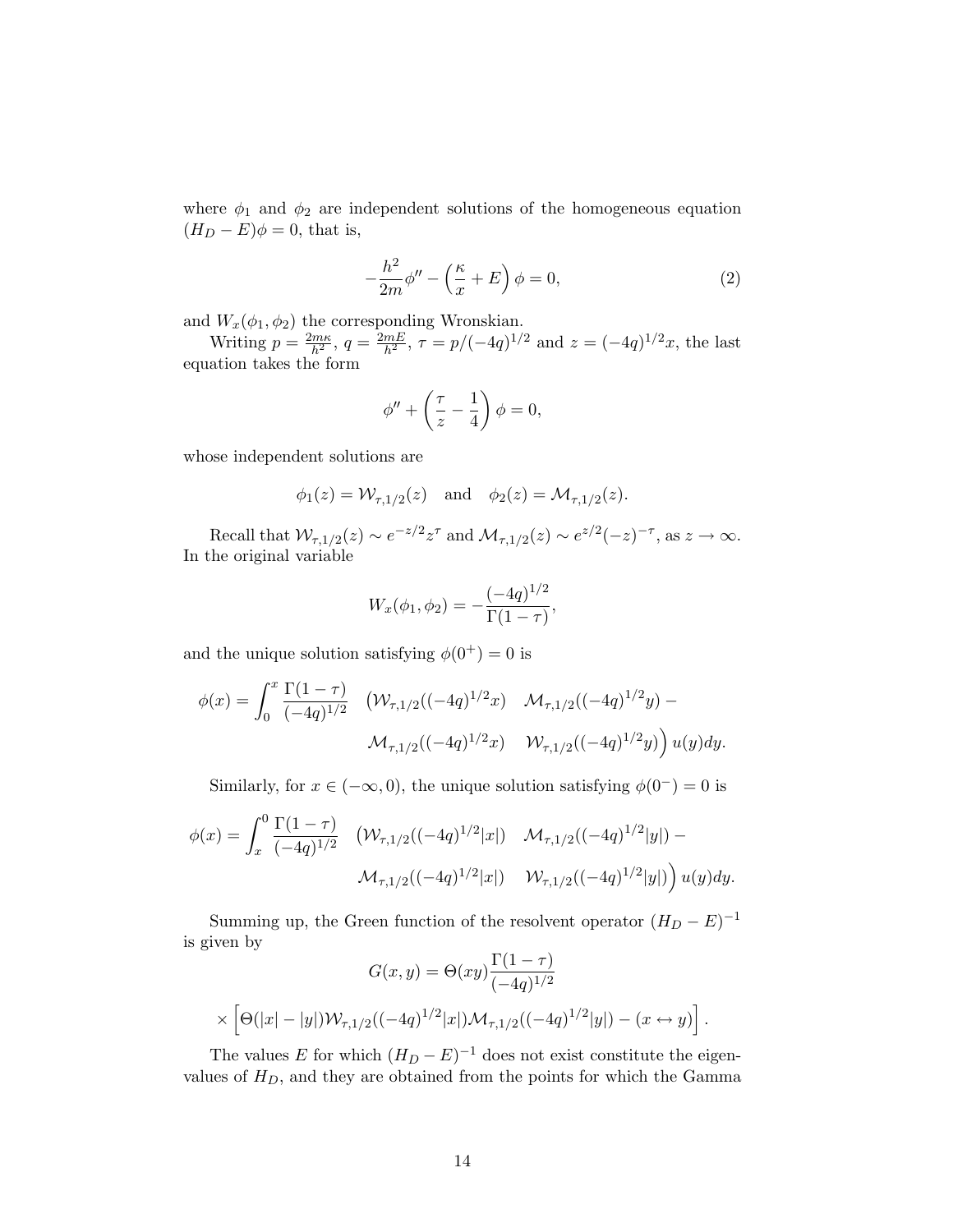function  $\Gamma(1 - \tau)$  is not defined, that is,  $1 - \tau$  is a negative integer number. By recalling the expressions of p, q and  $\tau$ , the condition  $1 - \tau = -n$ ,  $n = 0, 1, 2, 3, \dots$ , gives

$$
E_n = -\frac{\kappa^2 m}{2\hbar^2} \frac{1}{n^2} \quad n = 1, 2, 3, \cdots,
$$

which coincide with the eigenvalues of the usual 3D hydrogen atom model.

These eigenvalues are twofold degenerated and a basis  $\{\phi_{n,1}, \phi_{n,2}\}$  of the subsequent eigenspace is

$$
\phi_{n,k}(x) = \Theta((-1)^k x) \mathcal{W}_{\tau,1/2}((-4q)^{1/2}|x|), \quad k = 1, 2.
$$

The negative eigenvalues of other extensions  $\dot{H}_{\hat{U}}$  are harder to get and numerical computation should be employed. In the following particular cases of interest are selected. Let  $\Psi(x) := \frac{d}{dx}(\ln \Gamma(x))$  and define

$$
\omega(E) := \frac{2m\kappa}{\hbar^2} \left[ \ln\left(\frac{\hbar^2}{2m}\tau\right) + 2\Psi(1) - \Psi(1-\tau) - 1 \right] - \frac{(-2Em)^{1/2}}{\hbar}
$$

with  $[\Gamma(1 - \tau)]^{-1}$  and  $\pm \omega(E) [\Gamma(1 - \tau)]^{-1}$  denoting, respectively, the values of the lateral limits  $\lim_{x\to 0^{\pm}} \mathcal{W}_{\tau,1/2}((-4q)^{1/2}|x|)$  and

$$
\lim_{x \to 0^{\pm}} \left( \frac{d}{dx} \mathcal{W}_{\tau,1/2}((-4q)^{1/2} |x|) \pm \frac{2m\kappa}{\hbar^2} \mathcal{W}_{\tau,1/2}((-4q)^{1/2} |x|) \ln(\pm \kappa x) \right).
$$

Given a unitary matrix  $\hat{U}$ , the candidates for eigenfunctions of  $\dot{H}_{\hat{U}}$  must satisfy the corresponding boundary conditions.

**Example 1.** Let's take  $\theta = \frac{\pi}{2}$ ,  $a = 1$  and  $b = 0$  so that

$$
\hat{U} = i \left( \begin{array}{cc} 1 & 0 \\ 0 & 1 \end{array} \right),
$$

and the values of E for which  $\omega(E) = -1$  are the eigenvalues of  $H_{\hat{U}}$  and with multiplicity two; the corresponding eigenspace is spanned by

$$
\phi_k(x) = \Theta((-1)^k x) \mathcal{W}_{\tau,1/2}((-4q)^{1/2}|x|), \quad k = 1, 2.
$$

**Example 2.** Consider another case:  $\theta = \frac{\pi}{2}$ ,  $a = i$  and  $b = 0$  so that

$$
\hat{U} = i \left( \begin{array}{cc} i & 0 \\ 0 & -i \end{array} \right)
$$

and the values of E for which  $\omega(E) = 0$  are found to be nondegenerate eigenvalues of  $\dot{H}_{\hat{U}}$ , and for each eigenvalue the corresponding eigenspace is spanned by

$$
\phi(x) = \Theta(x) \mathcal{W}_{\tau,1/2}((-4q)^{1/2}|x|).
$$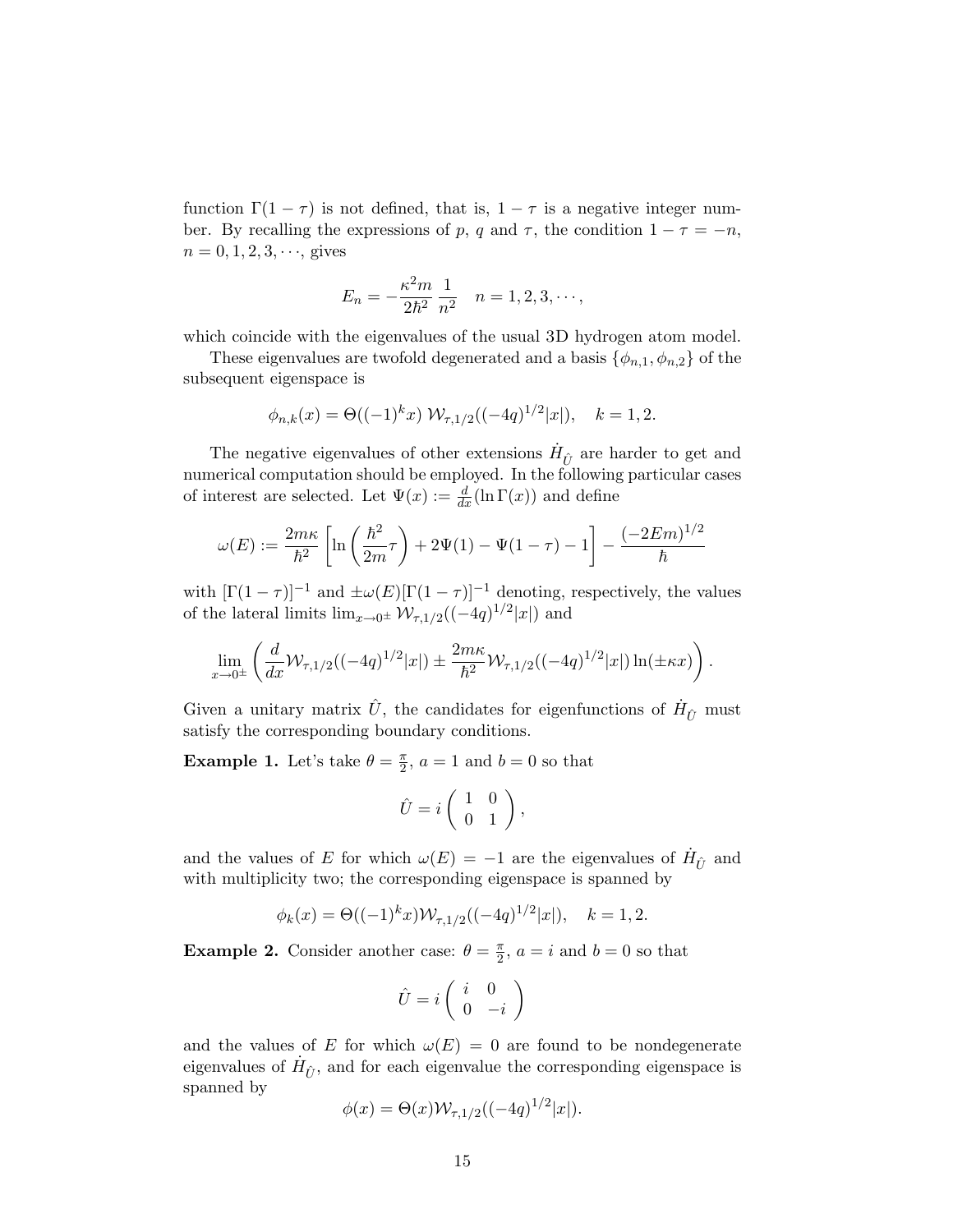These two cases illustrate that the behavior of eigenfunctions are not related only to the parity of the potential  $V_C(x)$ , since there are cases for which the eigenfunctions do not have a definite parity and cases with eigenvalues simple as well as with multiplicity two. These different possibilities are directly related to the singularity of the potential and depend on the selected self-adjoint extension.

### 4.3 Permeability of the origin

Another question that has been discussed in the literature is about the permeability of the origin in the unidimensional hydrogen atom; see, for instance [8, 7, 27, 28, 29, 33, 34]. Some authors consider the origin an impermeable barrier, while others assume it is permeable. Again the answer strongly depends on the self-adjoint extension considered (see also [33]), as illustrated ahead. Here the definition of permeability is through the probability current density; for simplicity we assume  $\hbar = 1$  and  $m = 1$ .

Recall that the probability current density  $j(x)$  in 1D is given by

$$
j(x) = \frac{i}{2} \left( \phi(x) \overline{\phi'(x)} - \phi'(x) \overline{\phi(x)} \right), \quad \phi \in \text{dom}\, \dot{H}_{\hat{U}},
$$

and it satisfies the continuity equation

$$
\frac{\partial}{\partial t}|\phi(t,x)|^2 + \frac{\partial}{\partial x}j(t,x) = 0.
$$

Our previous results in Subsection 4.1 show that  $\lim_{x\to 0^{\pm}} j(x)$  do exist (see ahead).

For each  $\phi \in \text{dom } \dot{H}_{\hat{U}}$ , on integrating by parts we get

$$
0 = \langle \dot{H}_{\hat{U}} \phi, \phi \rangle - \langle \phi, \dot{H}_{\hat{U}} \phi \rangle = i \lim_{\varepsilon \to 0} [j(\varepsilon) - j(-\varepsilon)].
$$

Hence, the function  $j(x)$  can be continuously defined at the origin  $j(0)$  via lateral limits. Physically this relation means that the current density is isotropic at the origin, in spite of the strong singularity there. A simple observation shows that

$$
j(x)=\mathrm{Im}\,(\phi'(x)\overline{\phi(x)}),\quad \phi\in\mathrm{dom}\, \dot{H}_{\hat{U}},
$$

where Im indicates imaginary part, so that

$$
j(0) = \lim_{x \to 0^+} \operatorname{Im} (\phi'(x)\overline{\phi(x)}) = \lim_{x \to 0^-} \operatorname{Im} (\phi'(x)\overline{\phi(x)}).
$$

Since  $\phi'(0^+)$  and  $\phi'(0^-)$  can be divergent, we use using Lemma 2 to obtain

$$
j(0) = \lim_{x \to 0^+} \text{Im}(\tilde{\phi}(x)\overline{\phi(x)}) = \lim_{x \to 0^-} \text{Im}(\tilde{\phi}(x)\overline{\phi(x)}).
$$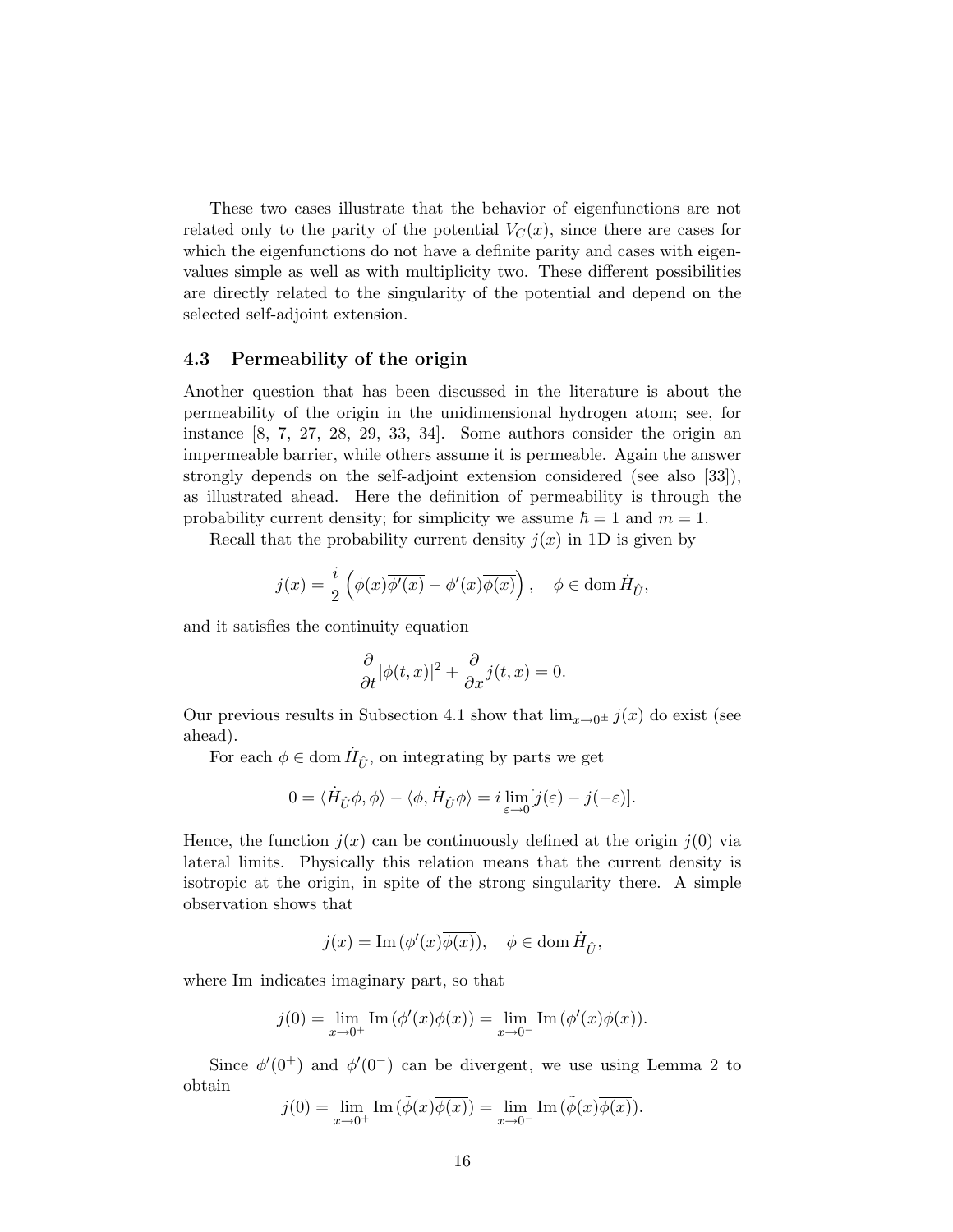Note that it is exactly this relation that guaranties that  $j(0)$  is well defined and finite.

We are now in position of giving a rigorous definition of permeability: If  $j(0) = 0, \forall \phi \in \text{dom } \dot{H}_{\hat{U}}$ , the electron is completely reflected when approaching the origin, and so we say the origin is not permeable (or is impermeable), so that the regions  $x < 0$  and  $x > 0$  are kept separated by the singularity. If  $j(0) \neq 0$  we say the origin is permeable.

Next we study the current density related to  $\dot{H}_{\hat{U}}$  in three cases.

**Case 1.**  $(I - \hat{U})$  is invertible. Since  $A = -i(I - \hat{U})^{-1}(I + \hat{U})$  is a self-adjoint matrix, the boundary conditions of  $\dot{H}_{\hat{U}}$  become

$$
\begin{pmatrix}\n\tilde{\phi}(0^+) \\
\tilde{\phi}(0^-)\n\end{pmatrix} = \begin{pmatrix}\nu & z \\
\overline{z} & v\n\end{pmatrix} \begin{pmatrix}\n-\phi(0^+) \\
\phi(0^-)\n\end{pmatrix}, \quad u, v \in \mathbb{R}, z \in \mathbb{C},
$$

and u, z and v are functions of the entries of  $\hat{U}$ . The boundary conditions become

$$
\lim_{x \to 0^+} \tilde{\phi}(x) = -u \lim_{x \to 0^+} \phi(x) + z \lim_{x \to 0^-} \phi(x)
$$
 (3)

$$
\lim_{x \to 0^{-}} \tilde{\phi}(x) = -\overline{z} \lim_{x \to 0^{+}} \phi(x) + v \lim_{x \to 0^{-}} \phi(x)
$$
\n(4)

Multiply the first equation (before taking limits) by  $\overline{\phi(x)}$  to get

$$
\lim_{x \to 0^+} \tilde{\phi}(x)\overline{\phi(x)} = -u \lim_{x \to 0^+} |\phi(x)|^2 + z \lim_{x \to 0^+} \phi(-x)\overline{\phi(x)},
$$

and so

$$
j(0) = \lim_{x \to 0^+} \operatorname{Im}(\tilde{\phi}(x)\overline{\phi(x)}) = \lim_{x \to 0^+} \operatorname{Im}(z\phi(-x)\overline{\phi(x)}).
$$

Therefore, if  $z = 0$  then  $j(0) = 0$ ,  $\forall \phi \in \text{dom } \dot{H}_{\hat{U}}$ , and we have found a family of self-adjoint extensions for which the origin is not permeable. Example 1 above corresponds to the self-adjoint matrix

$$
-i(I - \hat{U})^{-1}(I + \hat{U}) = \begin{pmatrix} 1 & 0 \\ 0 & 1 \end{pmatrix},
$$

and the origin is not permeable in this case.

**Case 2.**  $(I + \hat{U})$  is invertible. The matrix  $A = i(I + \hat{U})^{-1}(I - \hat{U})$  is also self-adjoint and the boundary conditions of  $\dot{H}_{\hat{U}}$  take the form

$$
\left(\begin{array}{cc} u & z \\ \overline{z} & v \end{array}\right) \left(\begin{array}{c} \tilde{\phi}(0^+) \\ \tilde{\phi}(0^-) \end{array}\right) = \left(\begin{array}{c} -\phi(0^+) \\ \phi(0^-) \end{array}\right), \quad u, v \in \mathbb{R}, z \in \mathbb{C},
$$

and u, z and v are functions of the entries of  $\hat{U}$ . Table 1 shows the current density at the origin for various values of  $u, z$  and  $v$ .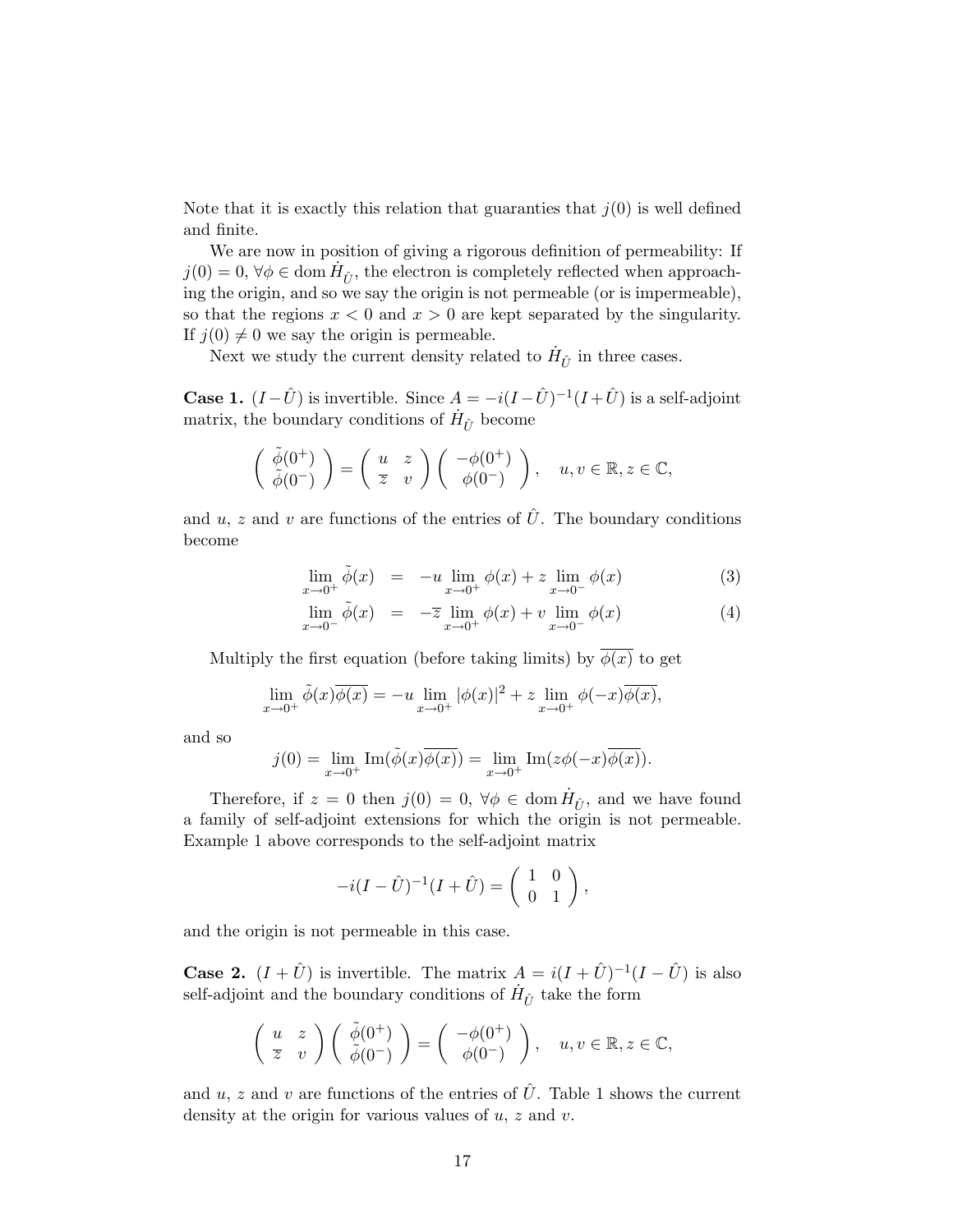Table 1: Current density for invertible  $(I + \hat{U})$ .

| $u, z, v \neq 0$       | $j(0) = \text{Im}(-\frac{z}{u}\lim_{x\to 0^-}\phi(x)\phi(-x))$                             |
|------------------------|--------------------------------------------------------------------------------------------|
| $z=0$                  | $i(0) = 0$                                                                                 |
|                        | $z \neq 0$ and $u = 0$   $j(0) = \text{Im}(-\frac{1}{z}\lim_{x \to 0^+} \phi(x)\phi(-x))$  |
| $z \neq 0$ and $v = 0$ | $j(0) = \text{Im} \left( \frac{1}{\overline{z}} \lim_{x \to 0^-} \phi(x) \phi(-x) \right)$ |

Note that Dirichlet boundary condition (so  $\hat{U} = I$ ) is a particular case with  $z = 0$  (the matrix  $A = 0$ ), and since this case can not be an extension of another self-adjoint extension of  $H$ , we conclude that the current density vanishes for all  $\phi \in \text{dom } \dot{H}_{\hat{U}}$  if, and only if,  $z = 0$ . In other words, if  $(I + \hat{U})$ is invertible, the origin is impermeable precisely if  $z = 0$ . As expected, Dirichlet boundary condition implies the origin is impermeable.

**Case 3.** Both  $(I + \hat{U})$  and  $(I - \hat{U})$  are not invertible. This case amounts to

$$
\det(I+\hat{U})=0=\det(I-\hat{U}),
$$

which turns out to be equivalent to the following matrix representation

$$
\hat{U} = \begin{pmatrix} -u & v \\ \overline{v} & u \end{pmatrix}, \quad u \in \mathbb{R}, v \in \mathbb{C}, \quad |u|^2 + |v|^2 = 1.
$$

The current density always vanishes at the origin if, and only if,  $v = 0$ , that is, the matrix  $\hat{U}$  equals

$$
\left(\begin{array}{cc} -1 & 0 \\ 0 & 1 \end{array}\right) \quad \text{or} \quad \left(\begin{array}{cc} 1 & 0 \\ 0 & -1 \end{array}\right).
$$

If  $v \neq 0$ , we have

$$
j(0) = \text{Im}\left(\frac{v}{1+u}\lim_{x\to 0^-} \tilde{\phi}(x)\overline{\phi(-x)} - \frac{iv}{(1+u)}\lim_{x\to 0^-} \phi(x)\overline{\phi(-x)} + i\frac{1-u}{1+u}\lim_{x\to 0^+} |\phi(x)|^2\right).
$$

**Example 3.** Consider the self-adjoint extension  $\dot{H}_{\hat{U}}$  which corresponds to the unitary matrix

$$
\hat{U} = i \begin{pmatrix} \sqrt{2}/2 & -\sqrt{2}/2 \\ \sqrt{2}/2 & \sqrt{2}/2 \end{pmatrix}.
$$

The domain of  $\dot{H}_{\hat{U}}$  constitutes of the  $\psi \in \text{dom }\dot{H}^*$  so that

$$
\begin{pmatrix}\n\tilde{\psi}(0^+) \\
\tilde{\psi}(0^-)\n\end{pmatrix} = \begin{pmatrix}\n\sqrt{2} & -i \\
i & \sqrt{2}\n\end{pmatrix} \begin{pmatrix}\n-\psi(0^+) \\
\psi(0^-)\n\end{pmatrix},
$$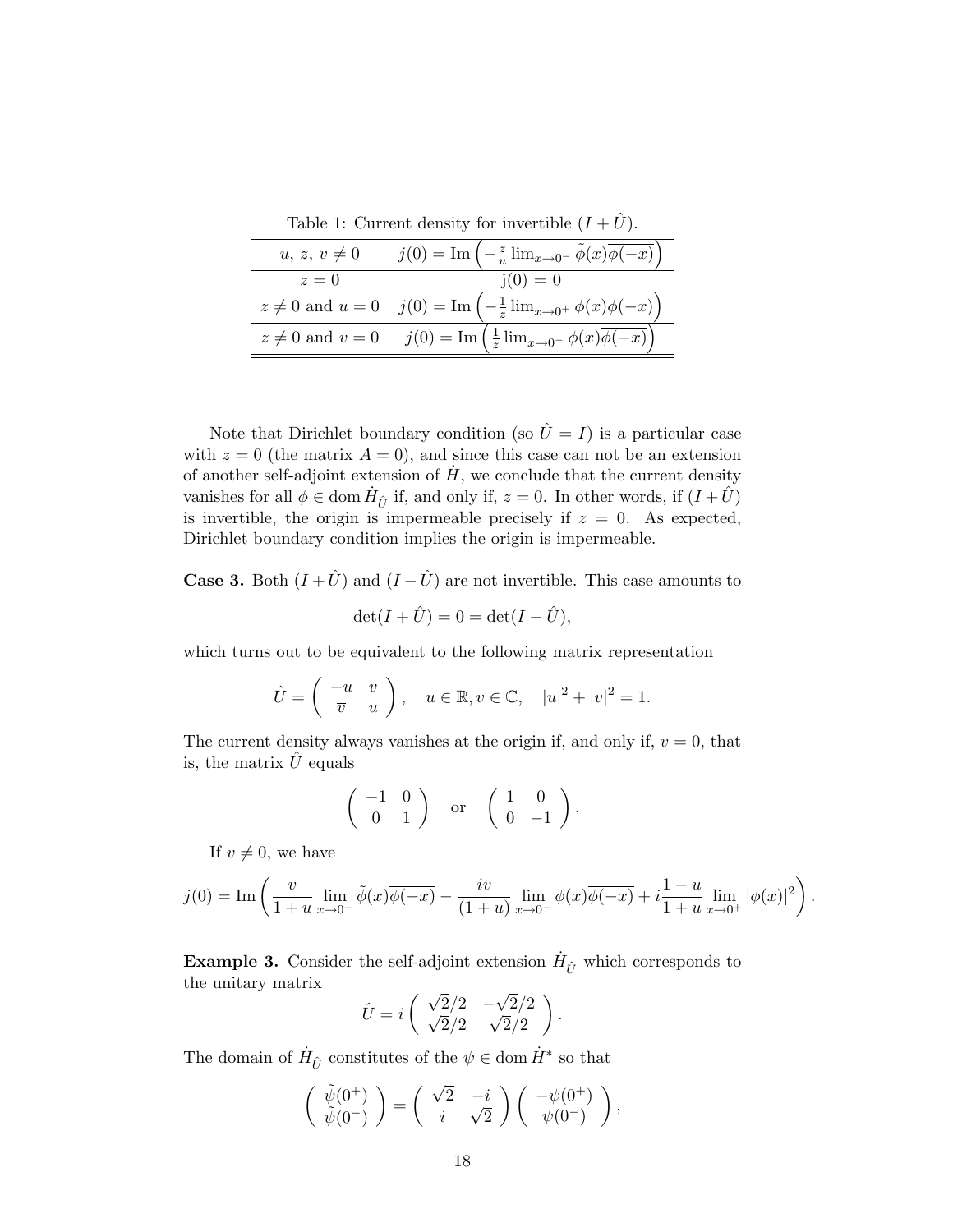and such conditions imply

$$
j(0) = \lim_{x \to 0^+} \operatorname{Im}(-i\psi(-x)\overline{\psi(x)}).
$$

The values of E for which  $\omega(E) = -\sqrt{2}$  are eigenvalues of  $\dot{H}_{\hat{U}}$  of multiplicity two, and the corresponding eigenfunctions are

$$
\phi_k(x) = \Theta((-1)^k x) \mathcal{W}_{\tau,1/2}((-4q)^{1/2}|x|), \quad k = 1, 2.
$$

By taking the linear combination  $\psi(x) = \phi_1(x) + \phi_2(x)$ , and the asymptotic behavior of such eigenfunctions near zero, discussed in Subsection 4.2, we obtain

$$
j(0) = -\Gamma(1 - \tau)^{-2} \neq 0,
$$

that is, if the electron is in this eigenstate it is transmitted through the origin.

We conclude that there are extensions for which the origin is permeable and for others it is impermeable. Andrews [8] defines  $j(x) = i[F'(x)F(x) F(x)F'(x)$  but computes  $j(0)$  only for eigenfunctions; it is clear that j vanishes if the eigenvalue is nondegenerate, since the corresponding eigenfunction can be taken real. Andrews mentioned the possibility of zero current in case of degenerated eigenvalues. In our Example 1 the eigenvalues have multiplicity two and the current density is zero, whereas for the operator in Example 3 the eigenvalues have multiplicity two and the origin is permeable; therefore both possibilities are allowed in case of multiple eigenvalues.

We note that the analysis of Moshinsky [29], although interesting, considers the "eigenfunctions"  $\mathcal{W}_{\lambda}(-z)$  and  $\mathcal{W}_{\lambda}(z)$  that do no belong to  $L^2(\mathbb{R}\setminus\{0\})$ .

# 5 Potentials Via Laplace Equation

This brief section deals with Schrödinger operators with potentials  $V$  along the fundamental solutions of Laplace equation

$$
\Delta V = 0.
$$

As mentioned in the Introduction, in physics sometimes one assumes that in each dimension the potential describing the Coulomb interaction is the fundamental solutions of Laplace equation [35, 36]; recall that these solutions are (take  $\kappa > 0$ )

$$
V_1(x) = \kappa |x|, \quad V_2(x) = \kappa \ln |x|, \quad V_3(x) = -\frac{\kappa}{|x|},
$$

in 1D, 2D and 3D, respectively.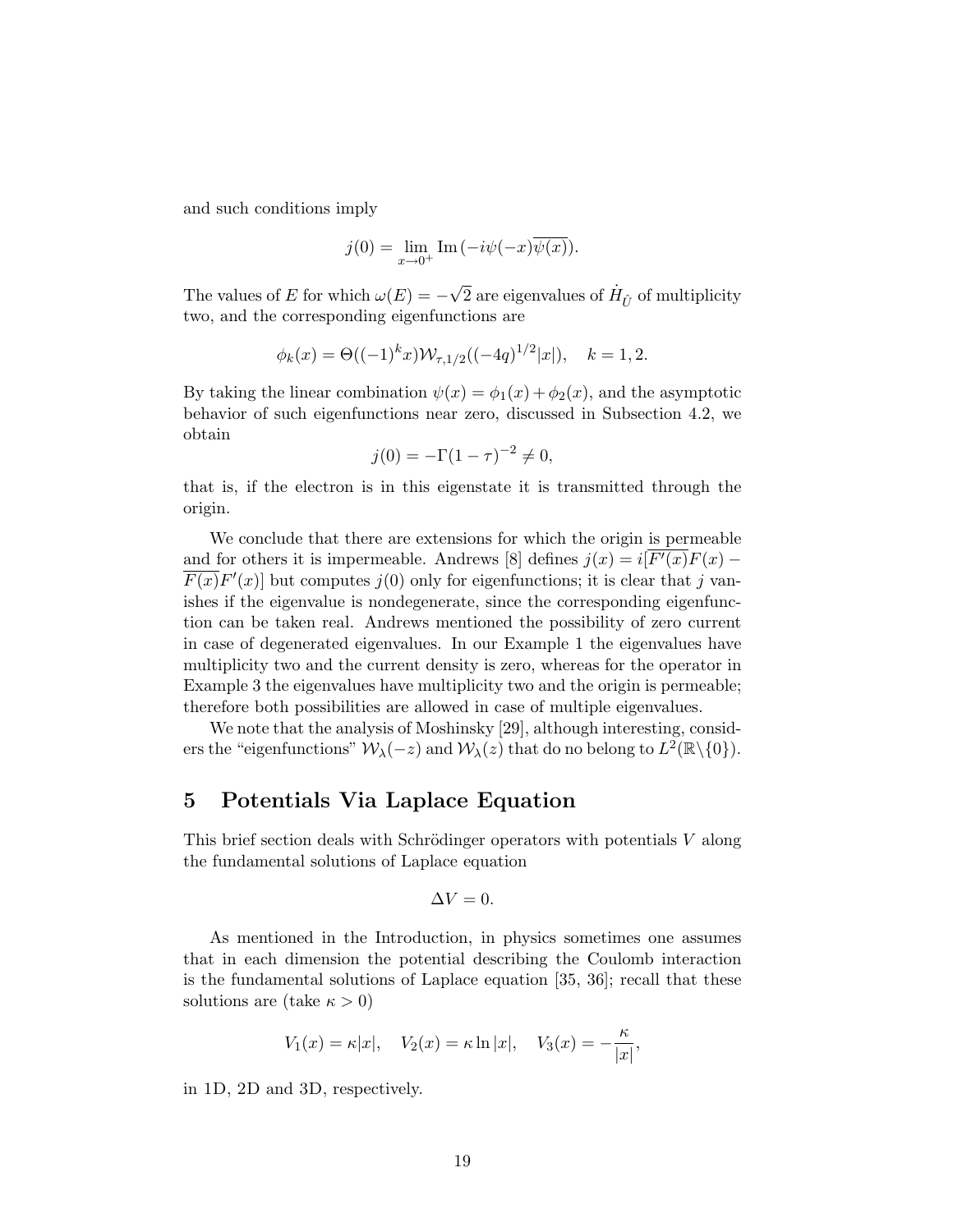The case of  $V_3$  in 3D is standard and was recalled in Section 2; we underline that the operator

$$
H = -\frac{\hbar^2}{2m}\Delta + V_3(x), \quad \text{dom}\, H = C_0^{\infty}(\mathbb{R}^3),
$$

is essentially self-adjoint and its unique self-adjoint extension has the same action but domain  $\mathcal{H}^2(\mathbb{R}^3)$ ; this extension has nonempty discrete and essential spectra.

The case of potential  $V_2$  was analyzed by Gesztesy and Pittner [37] and they state the following result:

### Theorem 5. The operator

$$
H = -\frac{\hbar^2}{2m}\Delta + \kappa \ln|x|, \quad \text{dom}\, H = C_0^{\infty}(\mathbb{R}^2),
$$

is essentially self-adjoint, and its unique self-adjoint extension has empty essential spectrum.

Now we consider the unidimensional Schrödinger operator

$$
H = -\frac{\hbar^2}{2m}\frac{d^2}{dx^2} + \kappa |x|, \quad \text{dom}\, H = C_0^{\infty}(\mathbb{R}),
$$

whose adjoint  $H^*$  has the same action as H but domain

dom 
$$
H^* = \{ \phi \in L^2(\mathbb{R}) : \phi, \phi' \in \mathrm{AC}(\mathbb{R}), H^* \phi \in L^2(\mathbb{R}) \}.
$$

Since  $V_1$  is a bounded from below and continuous potential, with

$$
\lim_{|x| \to \infty} V_1(x) = \infty,
$$

the following theorem follows from general results [23, 24].

**Theorem 6.** The above unidimensional operator  $H$  is essentially self-adjoint, its unique self-adjoint extension  $H^*$  is bounded from below and has empty essential spectrum.

By solving the eigenvalue equation

$$
-\frac{\hbar^2}{2m}\phi'' + (\kappa|x| - E)\phi = 0
$$

in terms of Airy functions we have found the eigenvalues  $E_n$  are simple and with asymptotic behavior

$$
E_n \sim \frac{\hbar^2}{2m} \left[ \frac{m\kappa}{\hbar^2} \frac{3\pi}{4} (4n-3) \right]^{2/3}, \quad n \to \infty.
$$

Hence, for Schrödinger operators  $H$  with potentials along the fundamental solutions of the Laplace equation, we have: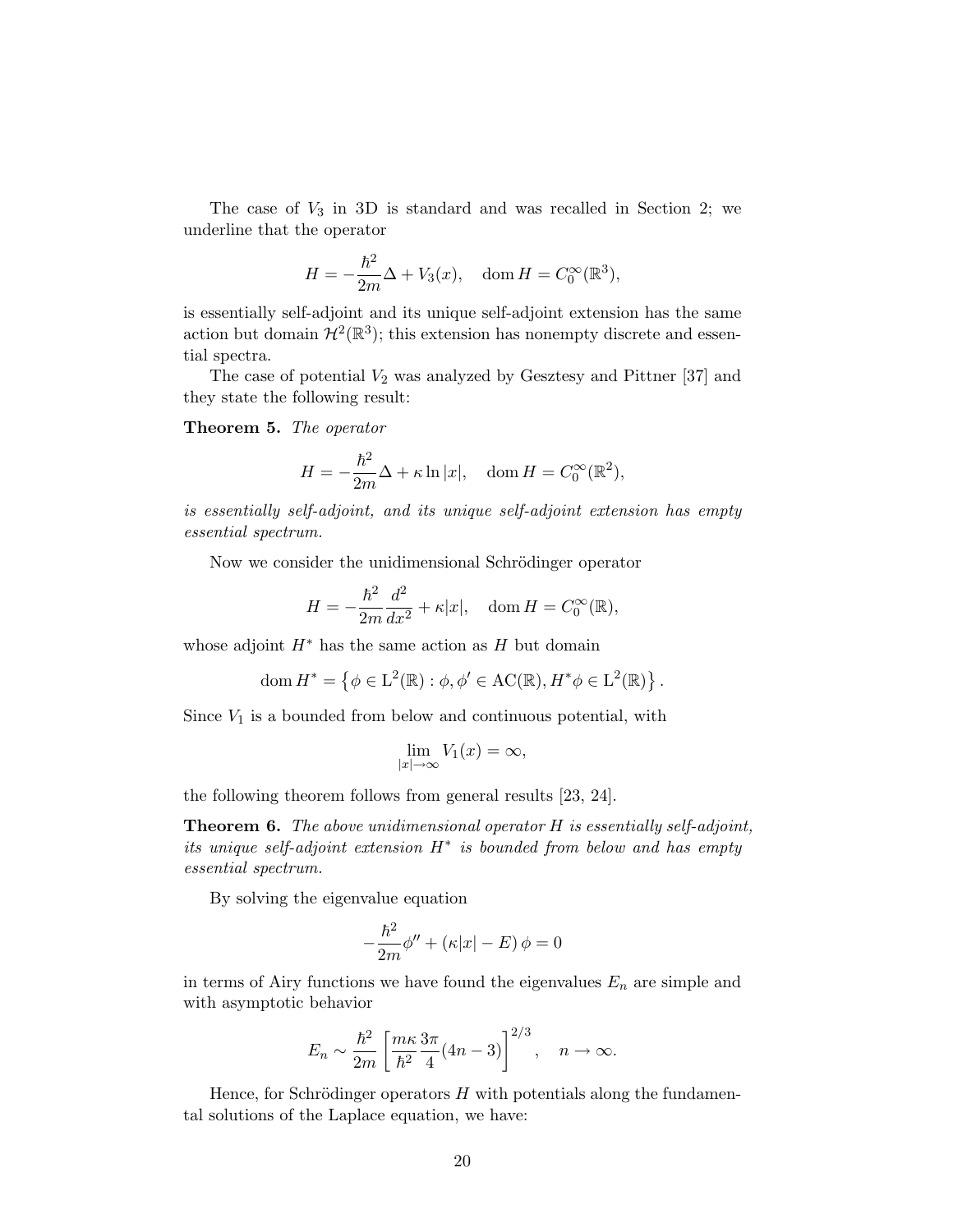- 1. H is essentially self-adjoint in  $C_0^{\infty}(\mathbb{R}^3)$  and its self-adjoint extension has both nonempty discrete and essential spectra.
- 2. H is essentially self-adjoint in  $C_0^{\infty}(\mathbb{R}^n)$  and its self-adjoint extension has purely discrete spectrum for  $n = 1, 2$ .

However, for Schrödinger operators whose potential is the Coulomb one, i.e.,  $V_C(x)$ , we have:

- 1. The deficiency indices are equal to 0 in  $C_0^{\infty}(\mathbb{R}^3)$ .
- 2. The deficiency indices are equal to 1, 1 and 2 in  $C_0^{\infty}(\mathbb{R}^3 \setminus \{0\})$ ,  $C_0^{\infty}(\mathbb{R}^2 \setminus \{0\})$  $\{0\}$  and  $C_0^{\infty}(\mathbb{R} \setminus \{0\})$ , respectively.

# 6 Conclusions

Although the 3D usual model hamiltonian H with Coulomb potential  $V_C$ , dom  $H = C_0^{\infty}(\mathbb{R}^3)$ , is essentially self-adjoint, in  $\mathbb{R}^n$  the  $1/|x|$  singularity imposes the initial domain must be  $C_0^{\infty}(\mathbb{R}^n \setminus \{0\})$ ,  $n = 1, 2$ , and the corresponding operators  $H$  have deficiency indices equal to 2 an 1, respectively; hence with infinitely many self-adjoint extensions. For the sake of comparison, we have also considered the origin removed in  $\mathbb{R}^3$ , that is,  $\dot{H}$  with domain  $C_0^{\infty}(\mathbb{R}^3 \setminus \{0\})$ : the deficiency indices are equal to 1 in this case. In each case, all self-adjoint extensions have been found.

In 1D the question of permeability of the origin was analyzed and the answer depends strongly on the self-adjoint extension considered. Due to particular examples discussed, we conclude that the multiplicity two of the eigenvalues does not determine the permeability.

We have paid particular attention to the 1D case, since there are many papers in the literature about this model and occasionally with conflicting conclusions. We have found that these conflicting positions have been originated from boundary conditions imposed mainly on "physical basis" that can fail for strong singularities, as is the case of  $V_C$  in one-dimension. We expect to have clarified the situation, and the next step could be presenting arguments to select the extension(s) to be considered natural, with the consequent implications as, for instance, the permeability of the origin.

Finally, we have found remarkable that, for potentials in  $\mathbb{R}^n$ ,  $n = 1, 2, 3$ , given by fundamental solutions of Laplace equation, the corresponding initial hermitian operators with domain  $C_0^{\infty}(\mathbb{R}^n)$  are always essentially self-adjoint.

### Acknowledgments

AAV was supported by CAPES (Brazil). CRdO acknowledges partial support from CNPq (Brazil).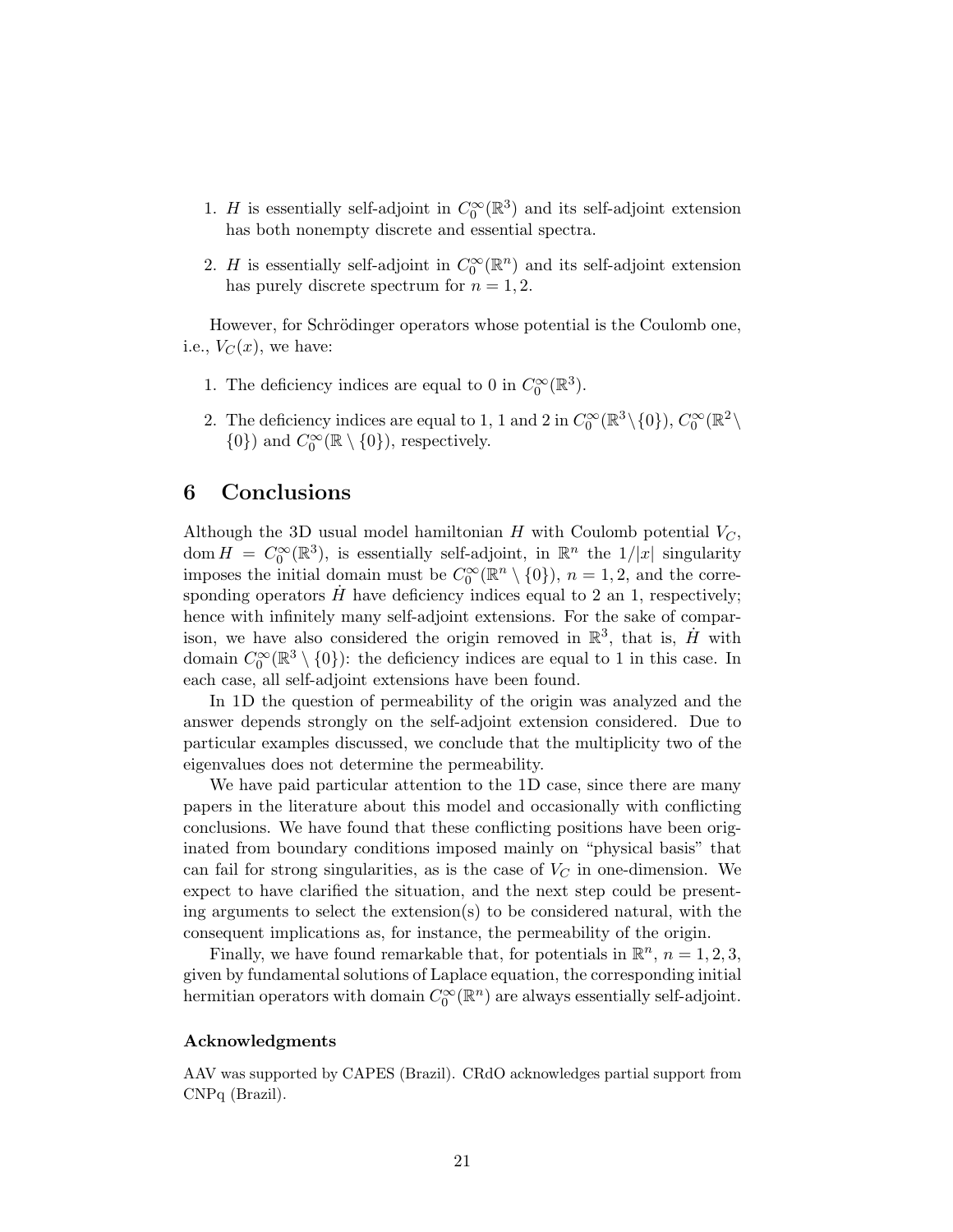# References

- [1] R. V. Jensen, S. M. Susskind and M. M. Sanders, Phys. Rep. 201, 1 (1991).
- [2] N. B. Delone, B. P. Krainov and D. L. Shepelyansky, Sov. Phys.-Usp. 26, 551 (1983).
- [3] A. López-Castillo and C. R. de Oliveira, Chaos Sol. Fract. 15, 859 (2003).
- [4] M. W. Cole and M. H. Cohen, Phys. Rev. Lett. **23**, 1238 (1969).
- [5] C. M. Wong, J. D. McNeill, K. J. Gaffney, N.-H. Ge, A. D. Miller, S. H. Liu and C. B. Harris, J. Phys. Chem. B 103, 282 (1999).
- [6] V. S. Vrkljan, Zeits. f. Physik 52, 735 (1928). Zeits. f. Physik 54, 133 (1929).
- [7] R. Loudon, Amer. J. Phys. 27, 649 (1959).
- [8] M. Andrews, Amer. J. Phys. 34, 1194 (1966).
- [9] L. K. Haines and D. H. Roberts, Amer. J. Phys. 37, 1145 (1969).
- [10] M. Andrews, Amer. J. Phys. 44, 1064 (1976).
- [11] J. F. Gomes and A. H. Zimerman, Amer. J. Phys. 48, 579 (1980).
- [12] H. N. Spector and J. Lee, Amer. J. Phys. 53, 248 (1985).
- [13] L. S. Davtyan, G. S. Pogosyan, A. N. Sissakian and V. M. Ter-Antonyan, J. Phys. A: Math. Gen. 20, 2765 (1987).
- [14] L. J. Boya, M. Kmiecik and A. Bohm, Phys. Rev. A 37, 3567 (1988).
- [15] H. N. Núñes-Yépez, C. A. Vargas and A. L. Salas-Brito, Phys. Rev. A 39, 4306 (1989).
- [16] W.-C. Liu and C. W. Clark, J. Phys. B: At. Mol. Opt. Phys. 25, L517 (1992).
- [17] U. Oseguera and M. de Llano, J. Math. Phys. 34, 4575 (1993).
- [18] W. Fischer, H. Leschke and P. Müller, J. Math. Phys. **36**, 2313 (1995).
- [19] D. Xianxi, J. Dai and J. Dai, Phys. Rev. A 55, 2617 (2001).
- [20] Q.-S. Li and J. Lu, Chem. Phys. Lett., **336**, 118 (2001).